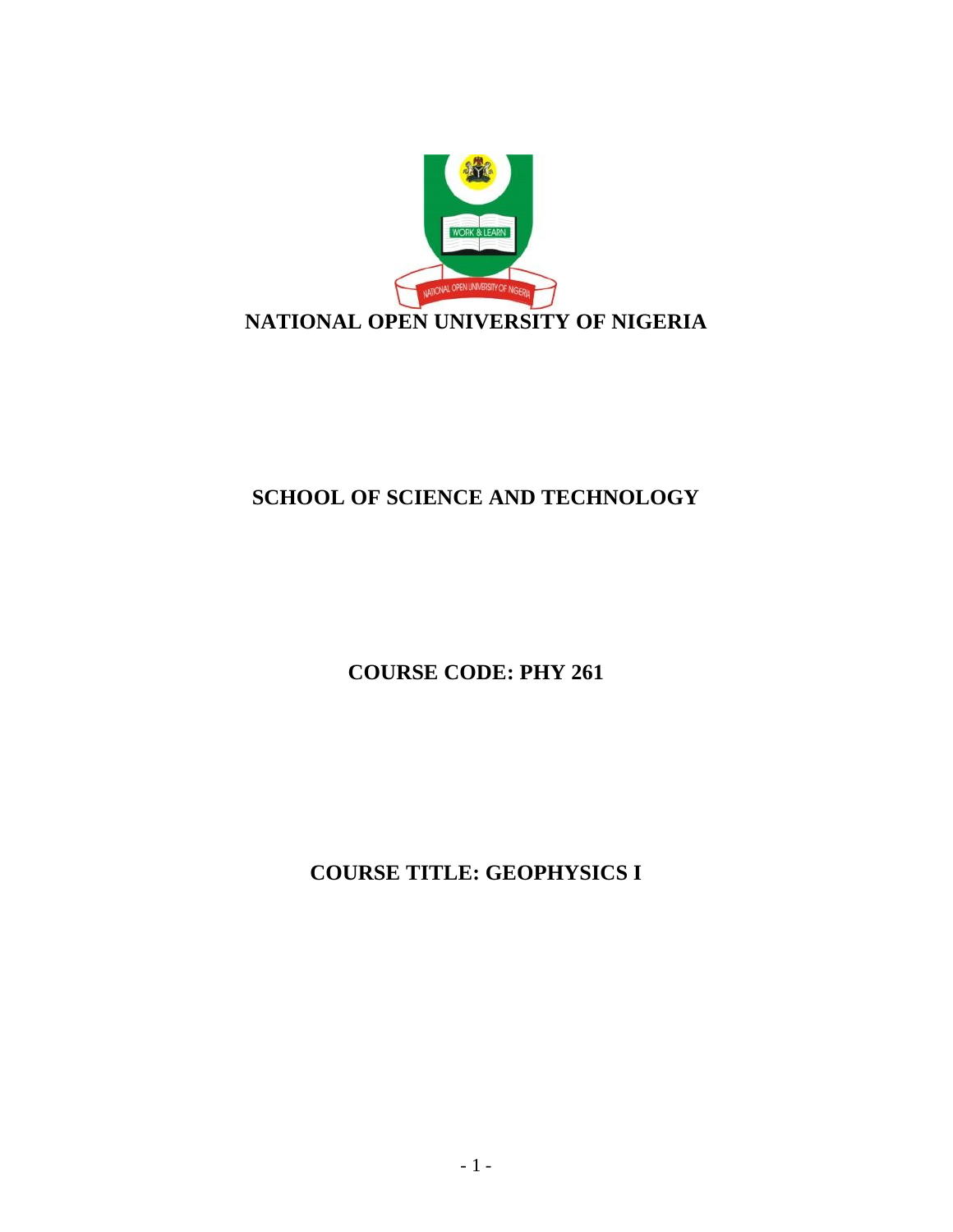# **COURSE GUIDE**

| Course code      | <b>PHY 261</b>                             |
|------------------|--------------------------------------------|
| Credit units     | 3                                          |
| Course Title     | Geophysics I                               |
| Course Developer | Dr. S. Olatunji                            |
|                  | Department of Physics, Faculty of Science, |
|                  | University of Ilorin, Ilorin, Nigeria      |
|                  |                                            |

Course Editor

Programme leader

Course Coordinator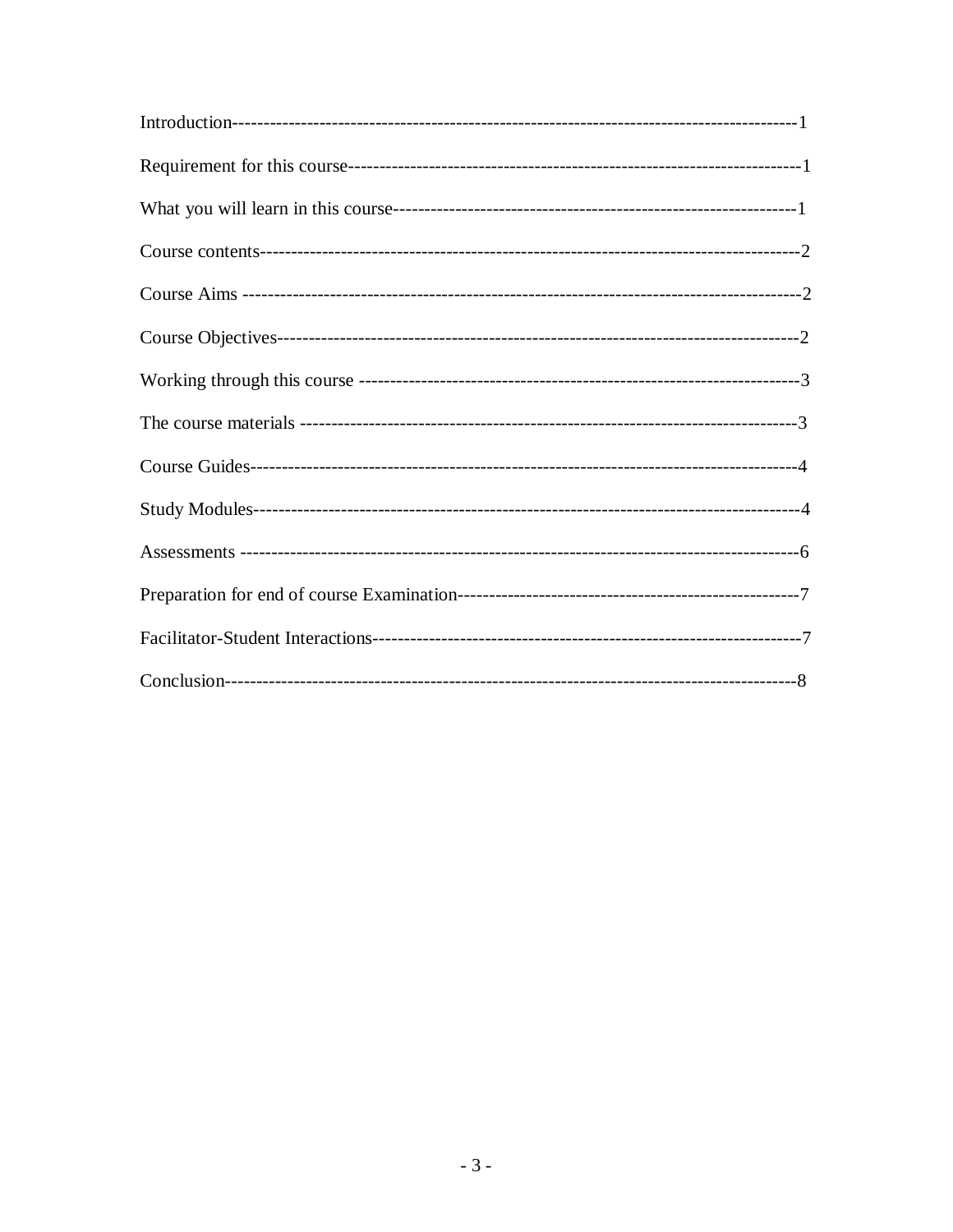# **Introduction**

Geophysics 1 (PHY 261) is a 3 credit unit second semester course available to all student offering Bachelor of Science (B.Sc.) Physics

Geophysics is a unit in physics department in which any one can specialise as an area of research interest. It is an area where physics principles are employed to study the earth in its entirety. That is, geophysics can be seen as an area where physics principles are employed to explore the liquid, solid and gaseous part of the earth.

This course concerns with application of physics principles to studying the solid earth.

### **Requirement for this Course**

To adequately comprehend this course you will require sound knowledge of basic principles in physics, at least up to the second year level at University. Sound footing in mathematics is necessary to be able to comprehend the mathematical relations involved in the treatment of this course; this is in addition to high commitment to learning. The course must be handled by a trained applied geophysicist, with sound knowledge of physics of the solid earth and geophysical methods such as Gravity and magnetic.

#### **What you will learn in this Course**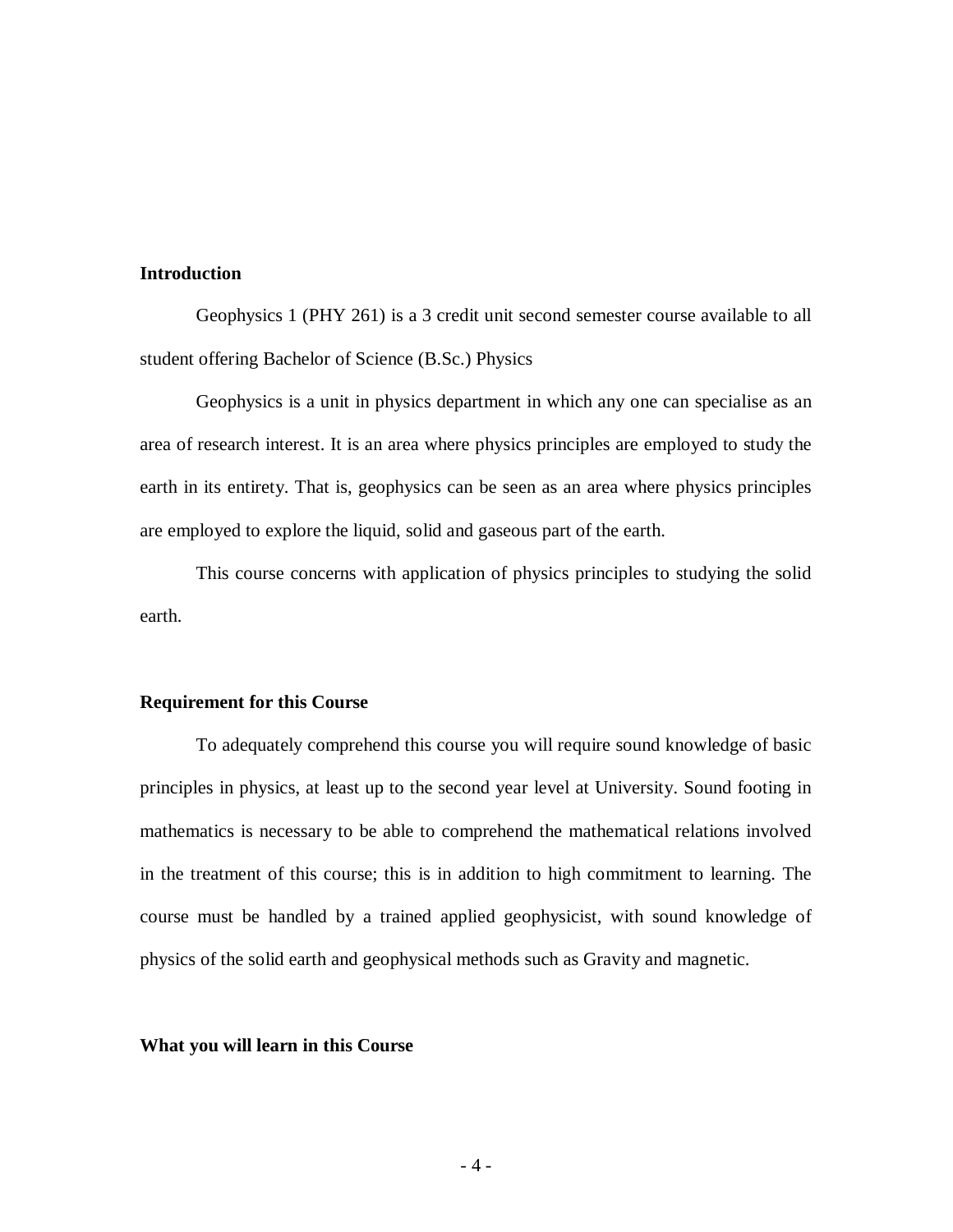The course is treated under 21 units, sectioned into 4 modules. You are fully informed on every subtopic for further readings peculiar to each unit are provided under each unit. Guidance to solutions to the tutor-marked assignments is provided in the assignment file name TMA solution. You are strongly advised to attend the regular tutorial classes on the course. The course will provide you with information to face the challenges in the area of introductory geophysics regarding geomagnetism, magnetic and gravity methods.

### **Course contents**

For proper understanding, this course is structured as followed:

*The earth: internal structure and constitution, Density of rocks and ores. Geomagnetism: Origin, properties of rocks. Gravity methods: Newton's gravitation, Application, instruments, Zero-length spring gravimeter, Field works, data processing and interpretation. Magnetic methods: Definitions, concepts, instrument, fieldwork, data processing and interpretation.*

#### **Course Aims**

This course aimed at acquainting you with knowledge on meaning and sources of geomagnetism, gravity and magnetic methods of geophysics prospecting.

#### **Course Objectives**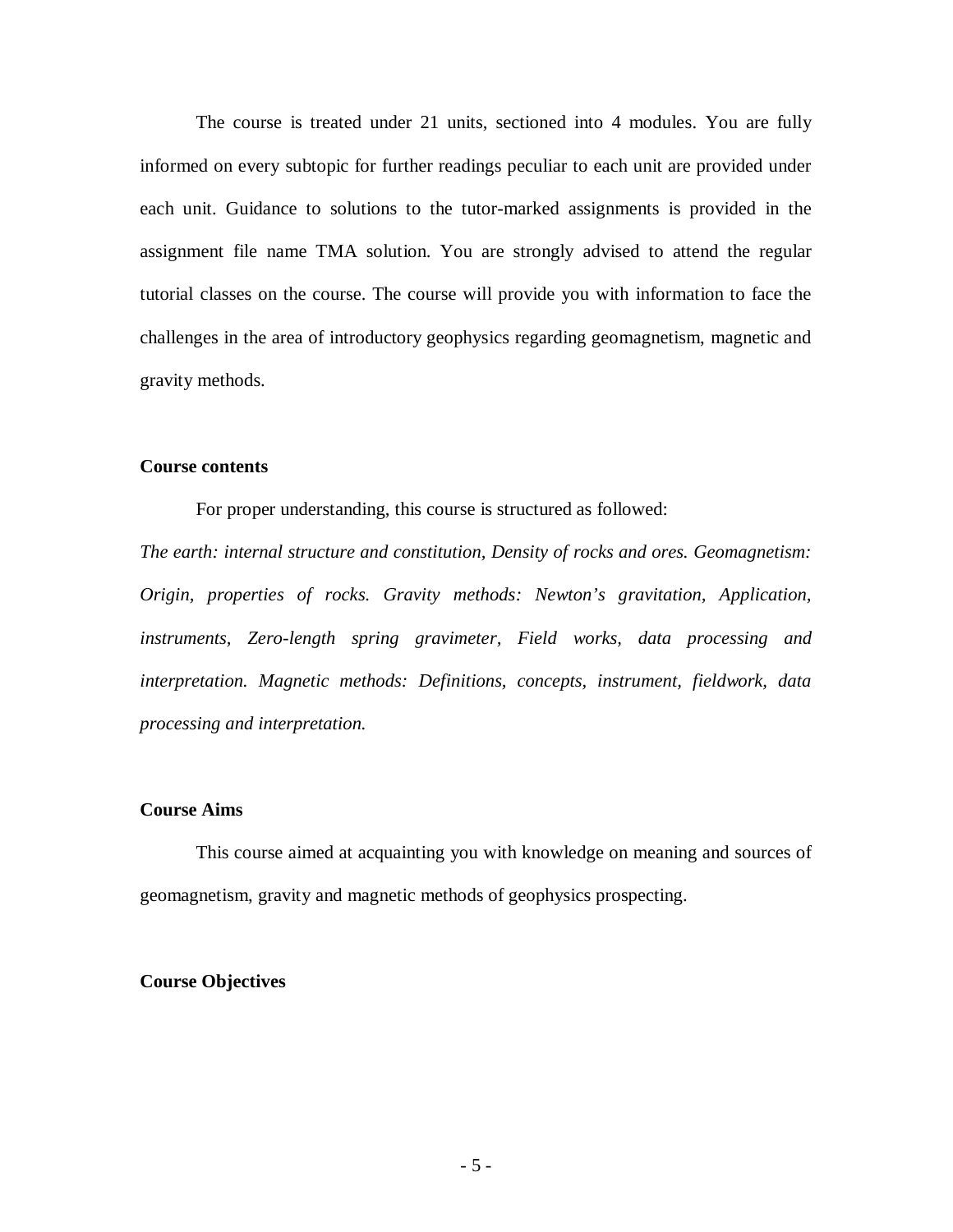In order to achieve the aims of this course each unit has specific objectives to be achieved at the expiration of studying every unit. Below are the comprehensive objectives of this course you should be able to:

- Explain the theoretical background of gravity methods
- Describe the working principles of zero-length gravimeter
- Explain the gravity field procedure, data processing and interpretations.
- Describe density determination and variations within the solid earth
- Explain the origin and properties of geomagnetism
- Discuss the working principle of proton magnetometer
- Explain the magnetic field procedure, data processing and interpretations.

#### **Working through this Course**

To complete this course you will need to read every unit, related texts and other materials which may be provided by the National Open University of Nigeria (NOUN).

Each unit contains self assessment exercise that will test your comprehension at certain stages of the unit. You will be required to submit assignment for assessment purposes. At the end of the course there will be a final examination.

The course will take about 17 weeks to complete. Below, you will find what to do, how to do and suggested time allocations to each unit for successful completion of the course. You will need to engage in a serious personal reading and to attend tutorial sessions where you could validate some of your personal findings.

#### **The course Materials**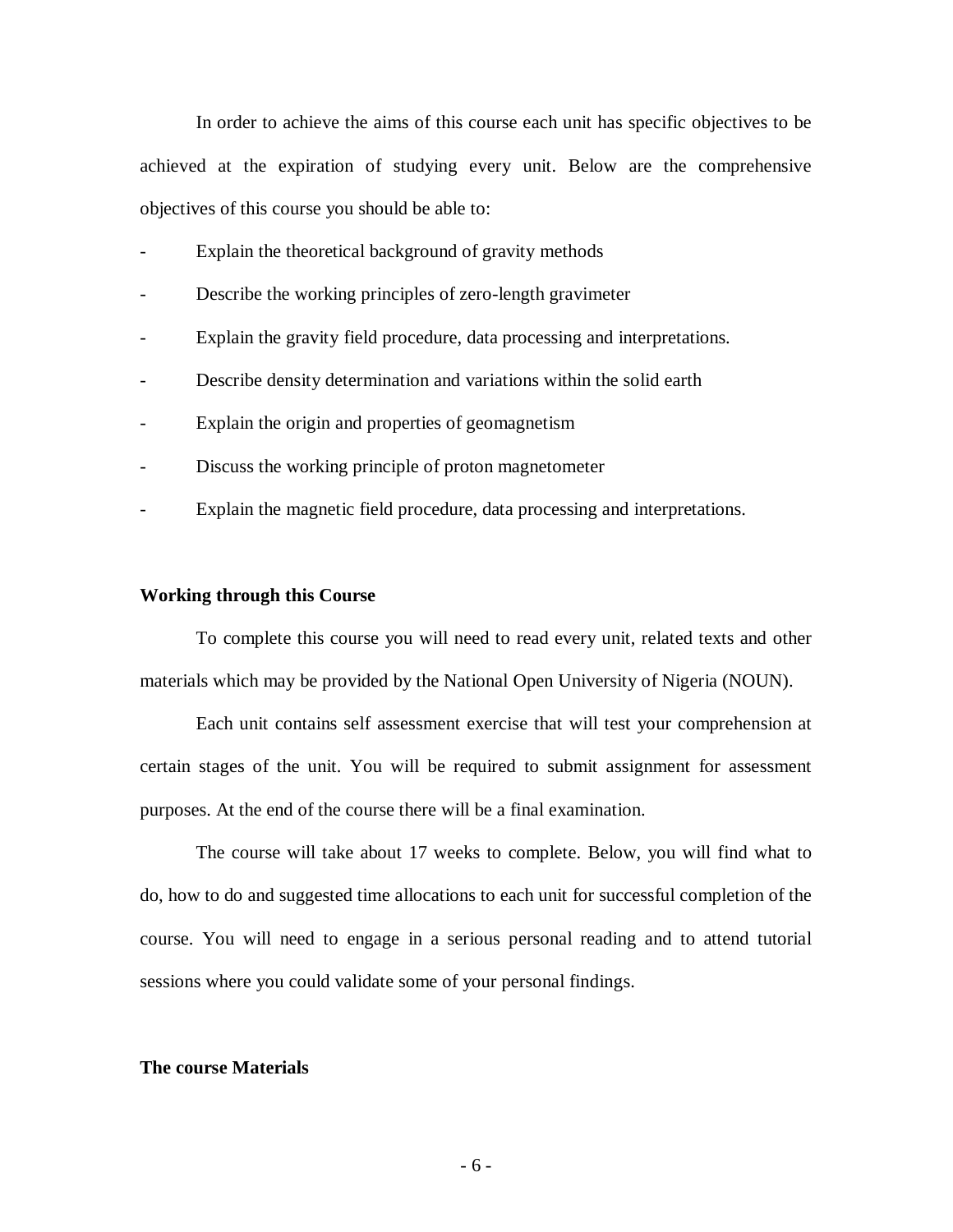The main components of this course are:

- (a) Course guide
- (b) Study modules
- (c) Assessments
- (d) Presentation Schedule.

# **Course Guides**

This presents you all-round in formations such as the course content, aim and objectives, requirement for successful execution of the course including time management assessment procedure etc. you are advised to read the course guide carefully as it will serve as your road map into mastery of the course.

#### **Study Modules**

The content is sectioned into 4 modules. Each module contains series of units of related concepts. The details of the modules are shown below:

**Module 1** The earth: internal structure and construction: Density of Rocks and Ores.

- Unit 1: Origin of the Earth
- Unit 2: Motions of the earth
- Unit 3: The internal and external structures of the earth.
- Unit 4: Variation of some physical properties within the solid earth.
- Unit 5: Rocks and Minerals
- Unit 6: Density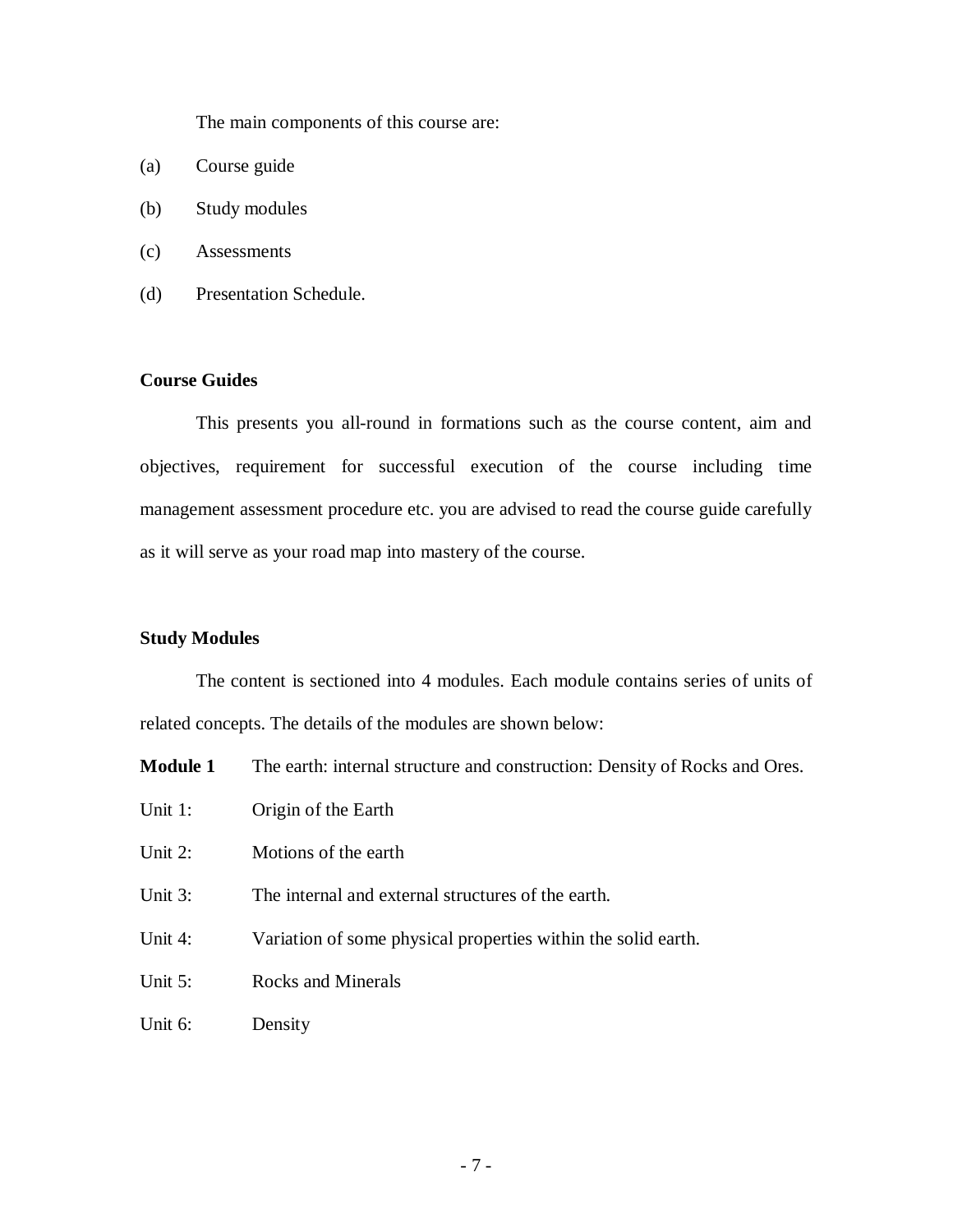- **Module 2** Geomagnetism: Origin, properties of rock
- Unit 1: Basic facts in magnetism
- Unit 2: Nature of Geomagnetic field
- Unit 3: Characteristics of magnetism in rocks components
- Unit 4: Magnetisation in earth's rock
- Unit 5: Magnetic Measurement
- **Module 3** Gravity Methods:
- Unit 1: Newton's gravitation and Application
- Unit 2: Gravity Instrument
- Unit 1: Gravity field work
- Unit 4: Gravity Data Processing
- Unit 5: Gravity Data interpretations.
- **Module 4** Magnetic methods
- Unit1: Theory, concept and instruments
- Unit 2: Magnetic Survey
- Unit 3 Magnetic Data Processing
- Unit 4: Qualitative Interpretation of Magnetic data
- Unit 5: Quantitative interpretation of magnetic data

You should be able to exhaust about 2 units within a week in order to work ahead of time. Each unit contains subtopics related to the main topic of the unit in question as shown above. As main headings, each unit includes; introduction, objectives, subtopics,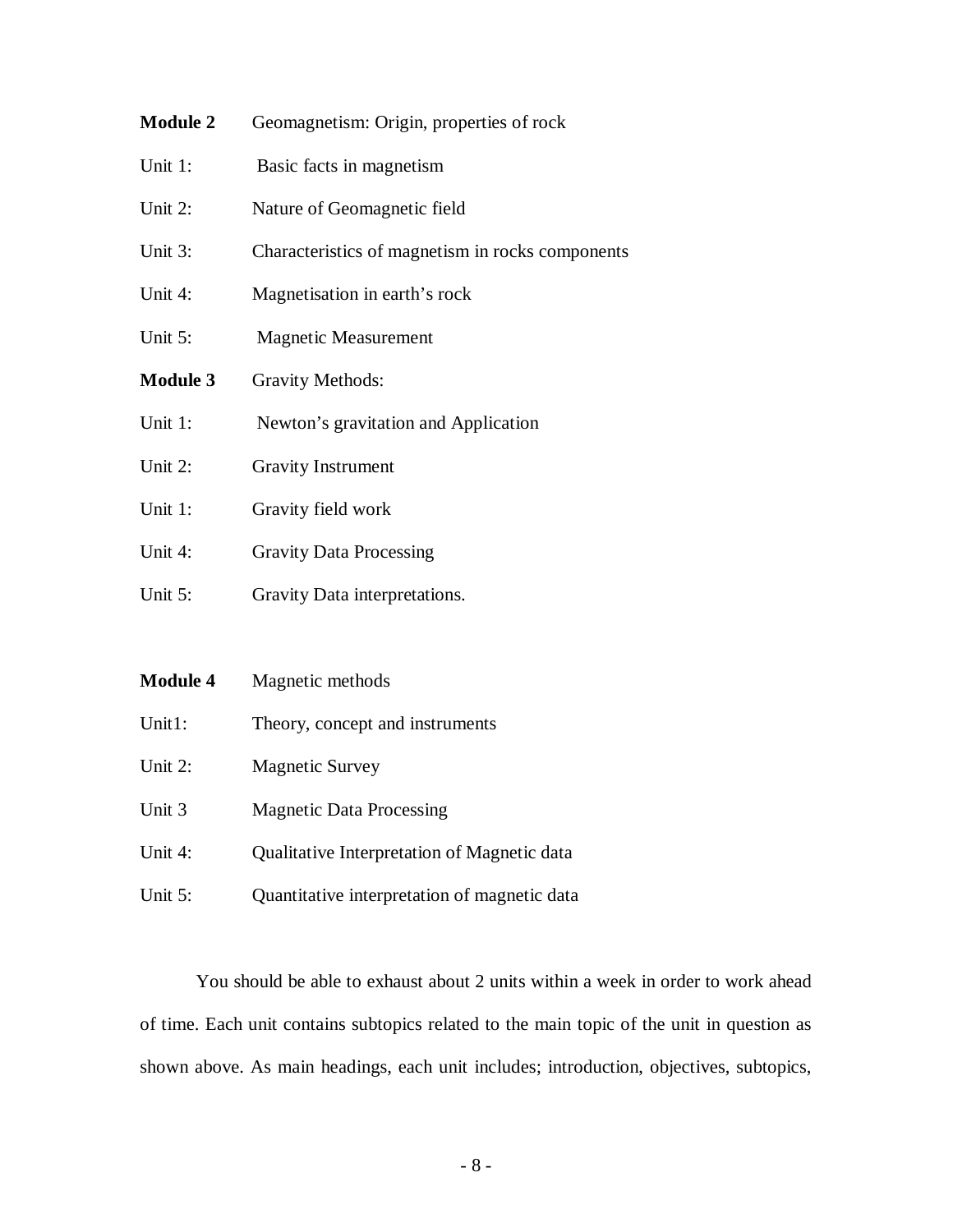reading materials, self-assessment exercises, conclusion, summary, Tutor marked assignment and references and other resources.

#### **Assessments**

There are three main aspects for the assessments of the course.

(a) Self-assessment exercise: This is done by yourself on yourself to access your progress and give directions for improvement in subsequent studies.

(b) Tutor marked assignment: This serves as a recapitulation on your understanding of the unit which will concretise your understanding in a convincing way to the facilitator in charge.

(c) Written Examination: This comes up once at the end of the course for the purpose of quantification of your comprehension the whole course at a sitting.

You are strongly advised to attempt all the assessments. The works you submit to the facilitator will count 30% marks and the end of course examination will stand for 70% marks of the total score for the course

You are advised to always submit the tutor marked assignment to the facilitator as scheduled. It must be noted that evidences of independent readings outside the written course materials given attract much marks from the facilitator in the submitted assignments.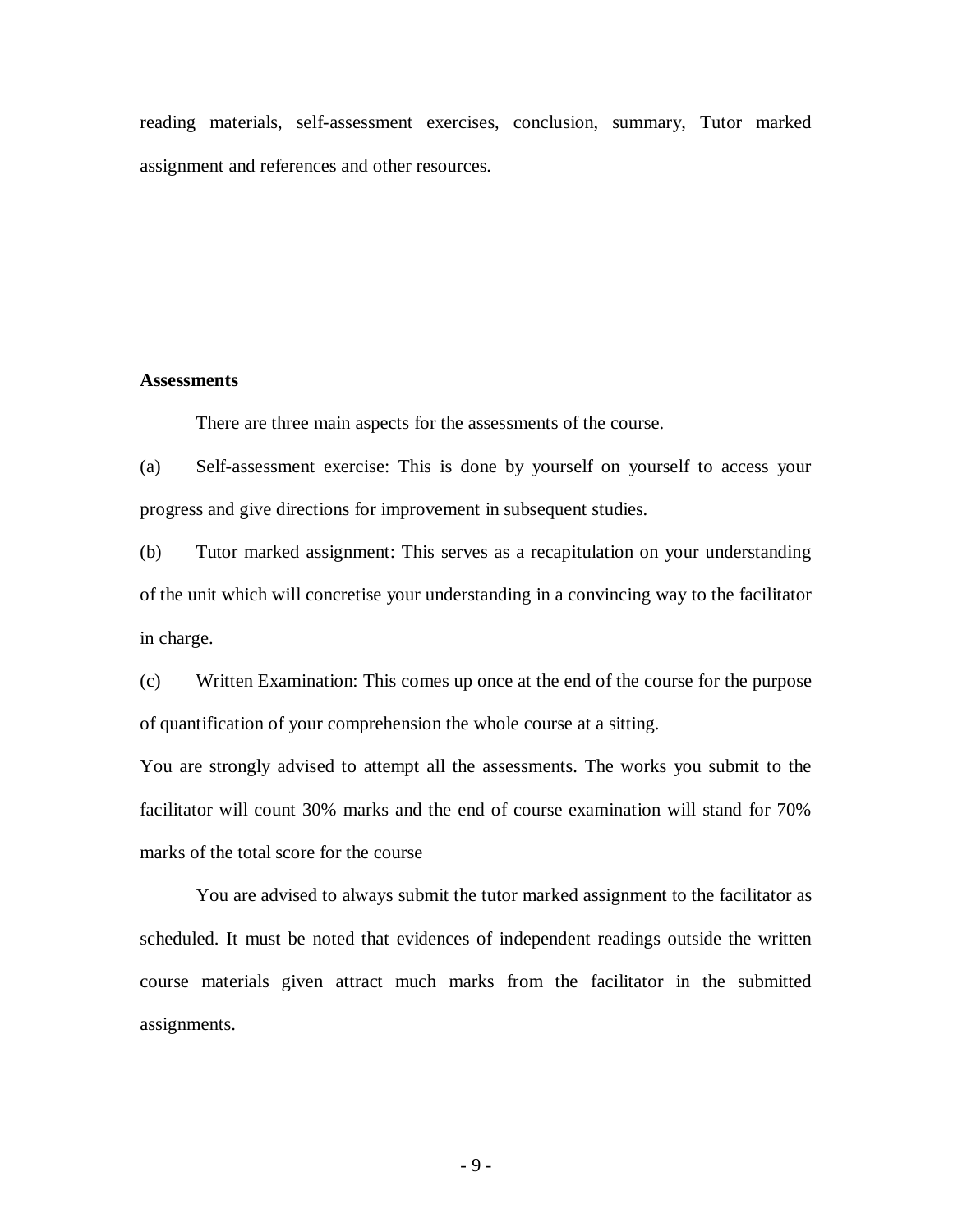You must note that course materials given have important dates for the timely completion. Thus, prompt attendance of tutorials and timely submission of assignment are imminent for the successful completion of the course. You should guide against falling behind in your works.

#### **Preparations for End of Course Examination**

As parts of preparation, through revision of all the units is necessary within the gained time at the end of the study time. You would find it helpful to review all the selfassessment exercise as the examination covers the whole course unit. The examination could be for 3 hours and could not be unrelated to self-assessment and tutor marked exercises. The skeletal course marking scheme for the final examination is shown in table1.

| <b>Exercise</b> | <b>Scores</b>                                                                |
|-----------------|------------------------------------------------------------------------------|
| Assignment 1-4  | Four assignments, 75% each, totalling 30%                                    |
|                 | End of course examination   You will attempt all the questions given for 70% |
| Total           | 100% of course materials                                                     |

Table: *PHY 261 marking scheme* 

# **Facilitator – Student Interactions**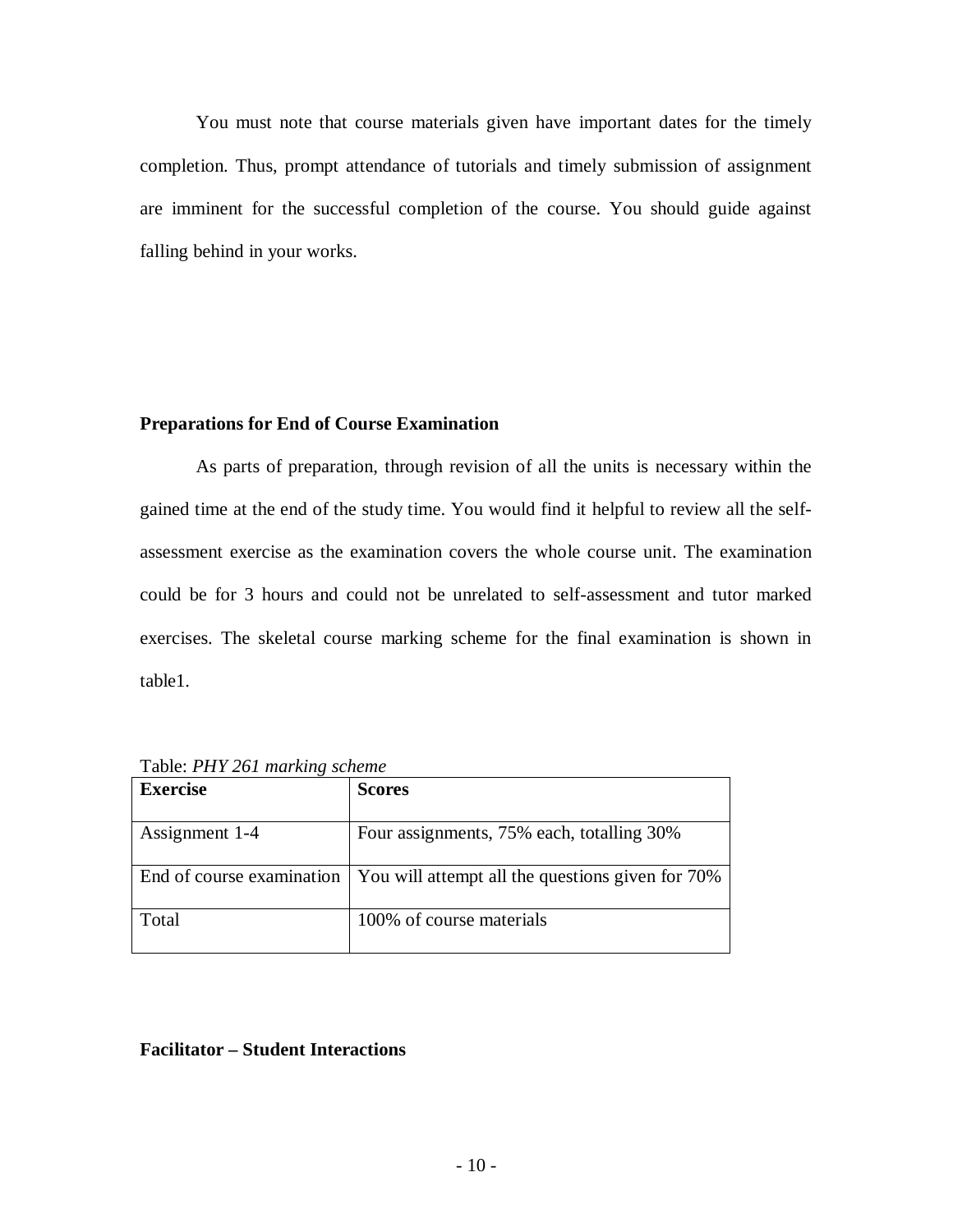You have 16 hours of tutorials with the facilitator. You will be notified informed of the dates, times and location of tutorials as soon as you are allocated a tutorials group. Your facilitator will always mark and comment on your submitted assignments. You are expected to submit the assignments in time rather than on time. You are free to register complaints, should you not contented with the markings of the assignments as soon as possible preferably, before the submission of the next assignment. You can always prepare lists of questions before the next tutorial.

# **Conclusion**

Geophysics 1 is a course that acquaints you with basic theoretical background of gravity and magnetic geophysical prospecting methods. Instrument, survey techniques, data acquisition, processing and interpretation are dealt with in the course.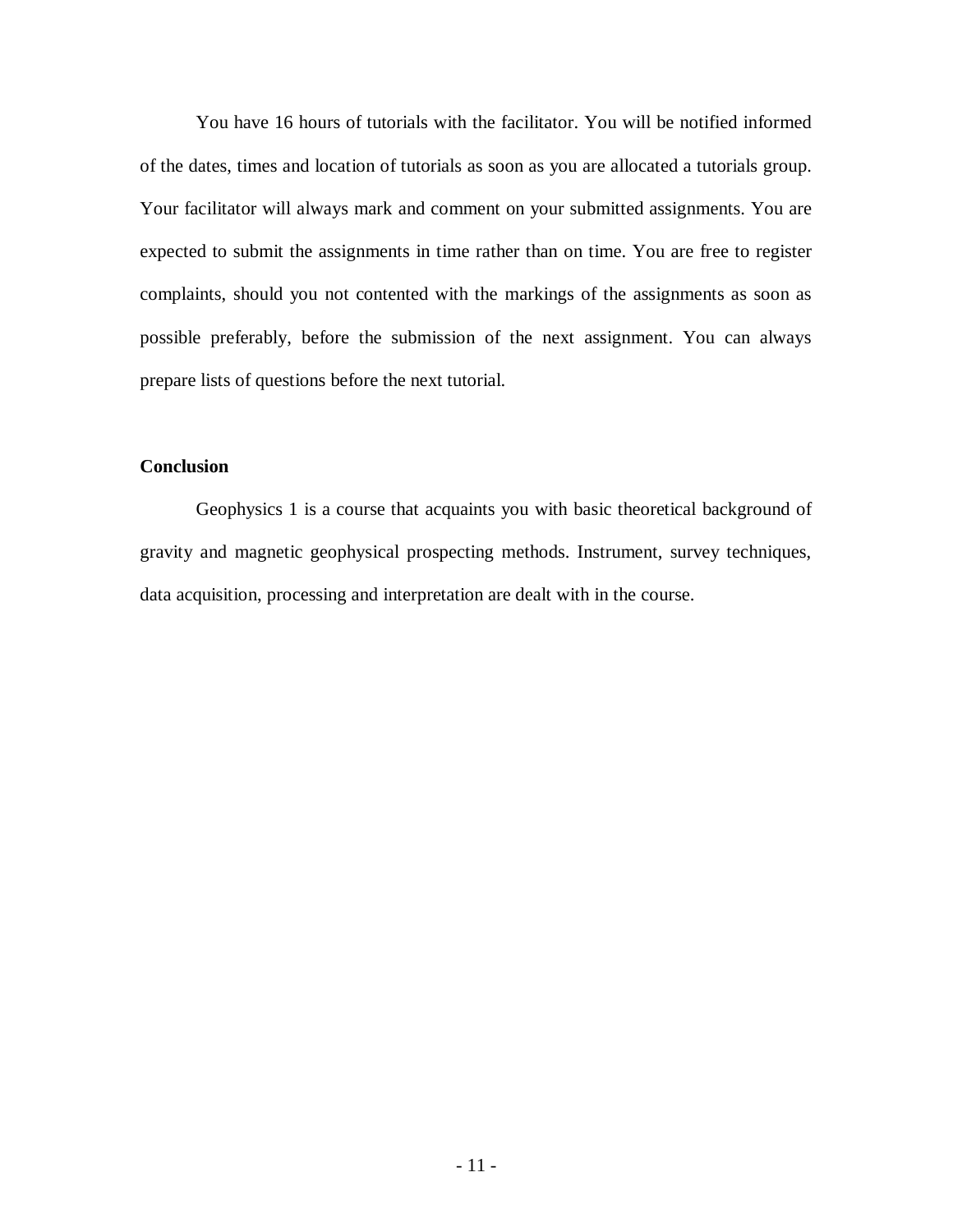# Module 1 **EARTH: INTERNAL STRUCTURE AND CONSTRUCTION, DENSITIES: ROCKS AND ORES.**

- Unit 1 Origin of the Earth
- Unit 2 Motions of the Earth
- Unit 3 The Internal and External Structures of the Earth.
- Unit 4 Variation of Some Physical Properties within the Solid Earth.
- Unit 5 Rocks and Minerals
- Unit 6 Density

# Module 2 **GEOMAGNETISM: ORIGIN, PROPERTIES OF ROCK**

- Unit 1 Basic Facts in Magnetism
- Unit 2 Nature of Geomagnetic Field
- Unit 3 Characteristics of Magnetism in Rocks' Components
- Unit 4 Magnetisation in Earth's Rocks
- Unit 5 Magnetic Measurement

# Module 3 **GRAVITY METHODS**

- Unit 1 Newton's Gravitation and Application
- Unit 2 Gravity Instrument
- Unit 1 Gravity Fieldwork
- Unit 4 Gravity Data Processing
- Unit 5 Gravity Data Interpretations.

# Module 4 **MAGNETIC METHODS**

- Unit1 Theory, Concept and Instruments
- Unit 2 Magnetic Survey
- Unit 3 Magnetic Data Processing
- Unit 4 Qualitative Interpretation of Magnetic Data
- Unit 5 Quantitative Interpretation of Magnetic Data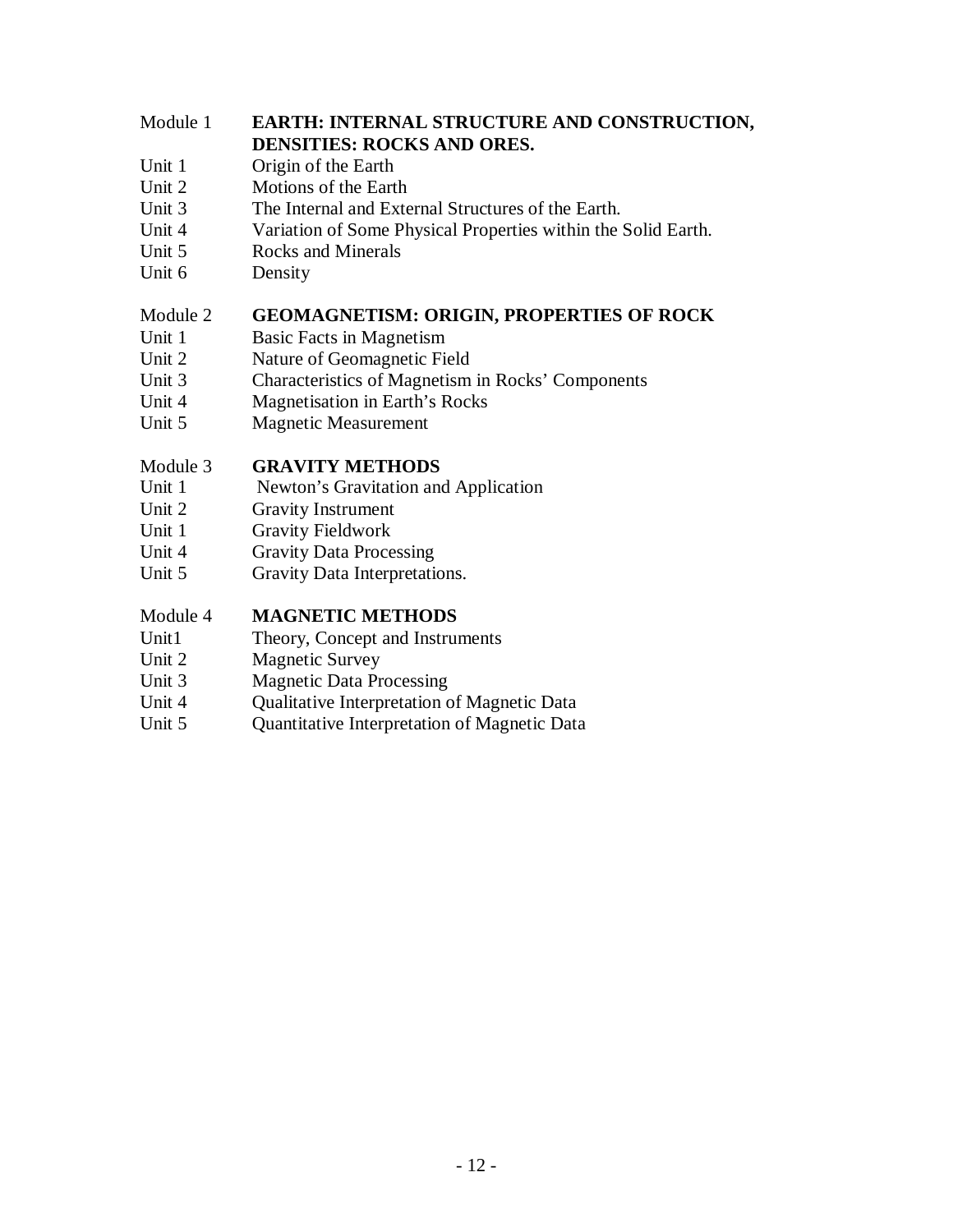#### Earth: Internal Structure and Constitution, Densities: Module 1: **Rocks And Ores**

#### Unit 1: **Origin of the Earth**

| 1.0   |  |
|-------|--|
| 2.0   |  |
| 3.1   |  |
| 3.1.1 |  |
| 3.1.2 |  |
| 3.2   |  |
| 3.3   |  |
| 3.3.1 |  |
| 3.4   |  |
| 4.0   |  |
| 5.0   |  |
| 6.0   |  |
| 7.0   |  |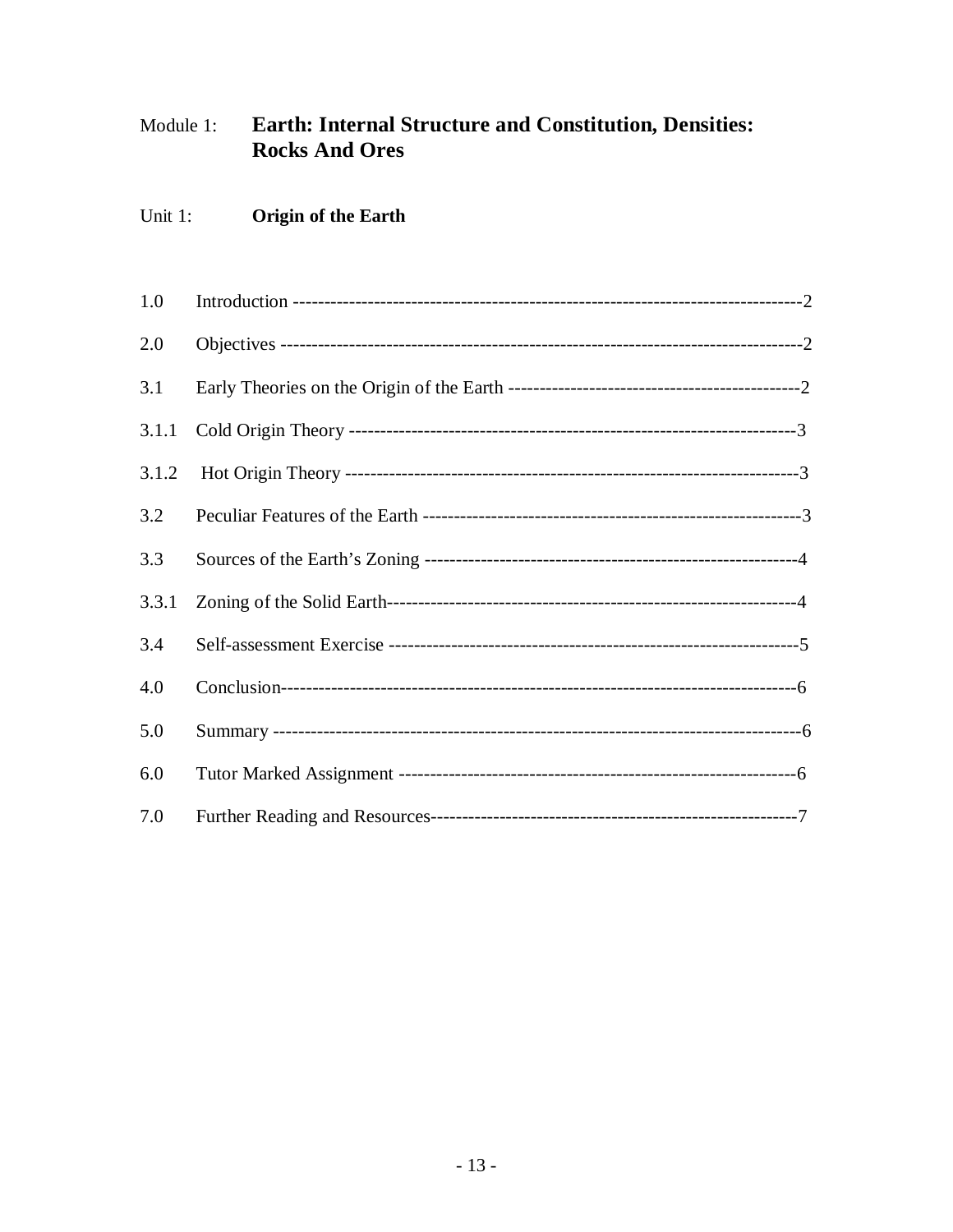### 1.0 **Introduction**

Earth is a terrestrial body whose solid surface, abundant water and

oxygen - i.e. rich atmosphere - have combined to create conditions suitable for life to develop on it. The earth exists in the form of three states of matter-the solid rocks on which we stand, being the SOLID, ocean is the LIQUID and atmosphere depicts the GAS. Understanding of the structure, origin and nature of the solid earth is imperative for a meaningful study of the solid part of the earth. This unit deals with the formation theories of the earth, differentiating characteristics of the earth as well as causes and effects of earth zoning.

# 2.0 **Objectives**

At the end of this unit you should be able to:

- (a) Relate cold and hot theories of the earth formation.
- (b) State at least three characteristic that differentiates the earth from other planets
- (c) Enumerate at least three conditions that make the earth a congenial place for life to develop
- (d) Explain the cause and after mat effects of IRON CATASTROPHE.
- (e) Explain the formation of the three states of matter components of the earth.

#### 3.1 **Early Theories on the Origin of the Earth**

The theories explained the formation of the planet including the earth.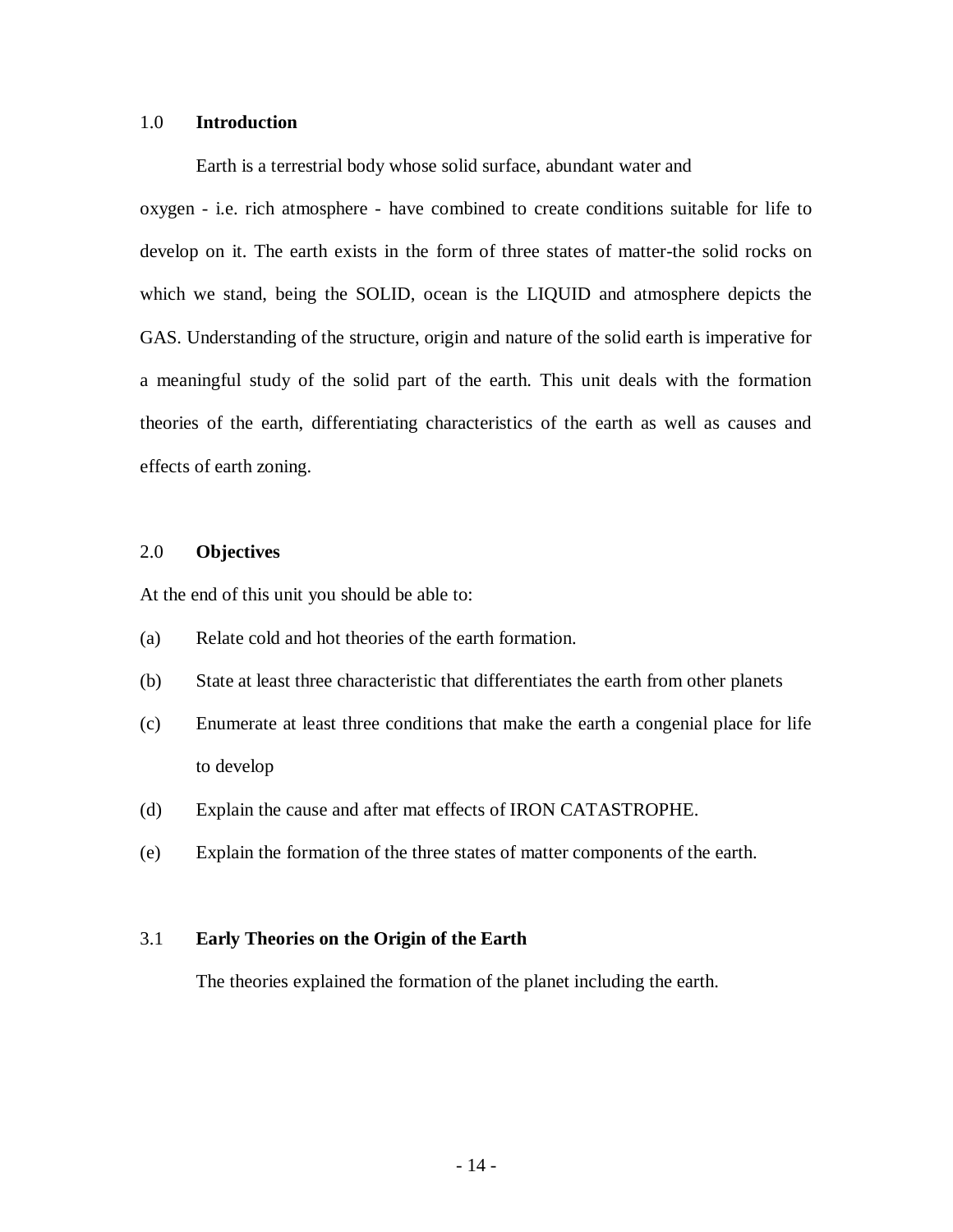#### 3.1.1 **Cold Origin Theory**

Nebula hypothesized that a primeval rotating cloud of dust and gas filled the universe initially. Kant explained further that the denser centre of the rotating dust in the Nebula's hypothesis formed the sun. The less dense side portion of the rotating dust broke into pieces to form the planets which the earth is one of them. However, this theory failed to explain angular momentum observation in the solar system whereby sun alone constitutes 99.9% mass of the solar system but 99% of the angular momentum of the solar system is concentrated in the large farther planets from the sun.

#### 3.1.2 **Hot Origin Theory**

The theory holds that gravitational attraction between the sun and the preexisting passing stars caused violent collisions and materials were turn off from the colliding stars. The turn off particles joined in parts and formed the planets in which the earth is a part.

The weaknesses of this theory are:

- Angular momentum observation about the solar system was not explained.
- Why has the collisions happened once, is ambiguous.
- Why the collision is perfectly elastic? The materials could have scattered.

#### 3.2 **Peculiar Features of the Earth**

The planet earth possesses some distinguishing features that differentiated it from other planets. Some of the features suit the development of lives in it. Some of the characteristics are: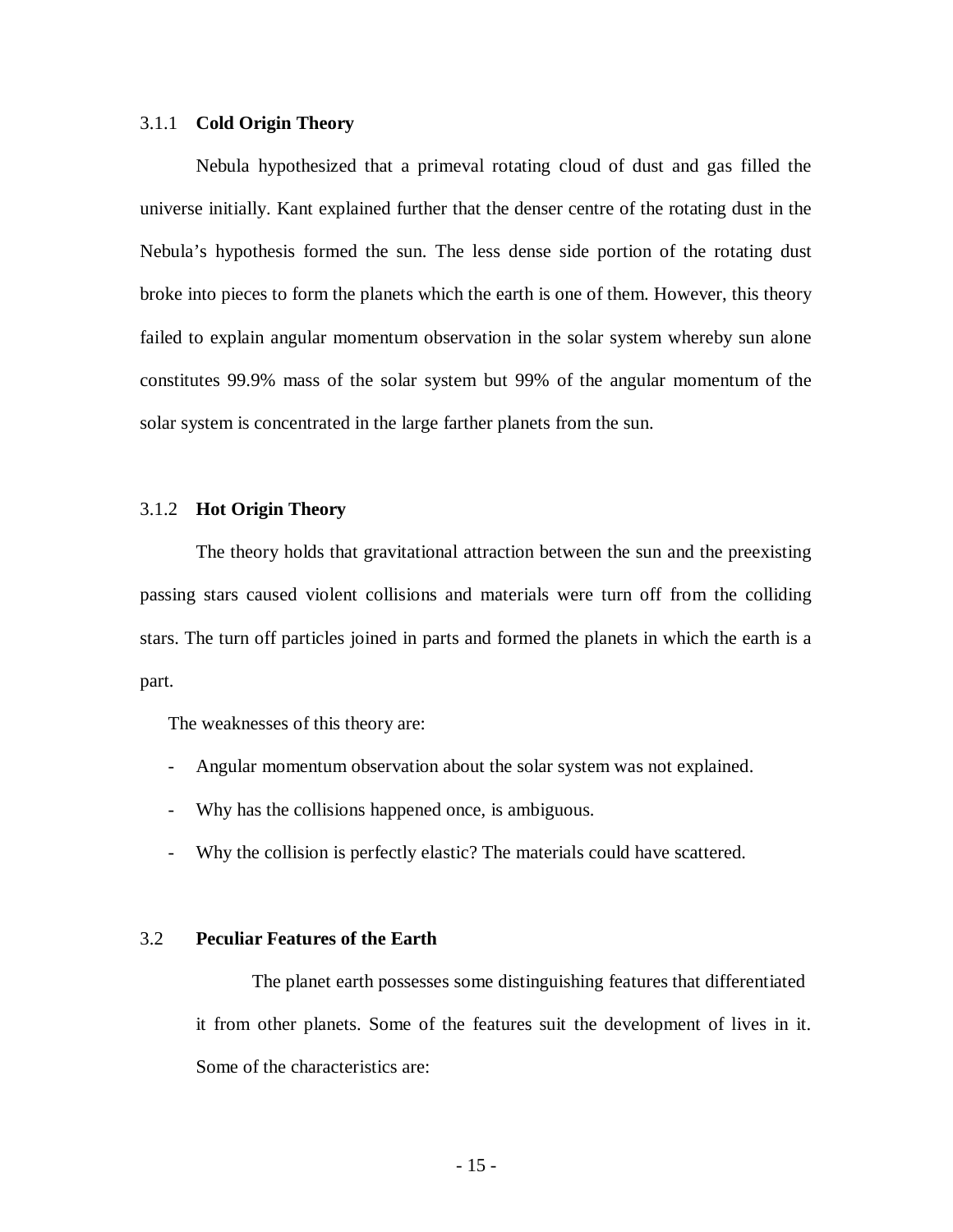- High gravitation field, that keeps objects on its surface
- Uniform motion such as rotation, revolution and wobbling that causes day and night and seasonal changes.
- Presence of enough water for activities such as agriculture.
- Balanced distance from the sun, not too short nor too far
- Presence of rich atmosphere in gaseous form and contains ozone layer.

#### 3.3 **Sources of Earth's Zoning**

About 4.7 billion years ago there was an accretion of conglomeration of unsorted particles scattered in the universe forming the earth as one of the planets. The earth became warmed up as a result of the following processes:

- **Particle acceleration :**The kinetic energy of the particles coming together turned To heat energy
- **Gravitational pull between the particles:** The pulls resulted in high pressure which raised the heat energy.
- **Radioactivity:** Heat evolved during disintegrations of radioactive elemental components of the earth's particles.

The heat from the above sources raised the temperature of the earth to the melting point of iron which melted the whole earth – the event called **IRON CATASTROPHE**.

#### 3.3.1 **Zoning of the Solid Earth**

The molten earth that resulted during Iron catastrophe settled such that lighter particles like silicon etc floated, cooled and formed the outer crust and mantle. The heavier particles like iron etc settled beneath the crust forming the core. Hence, iron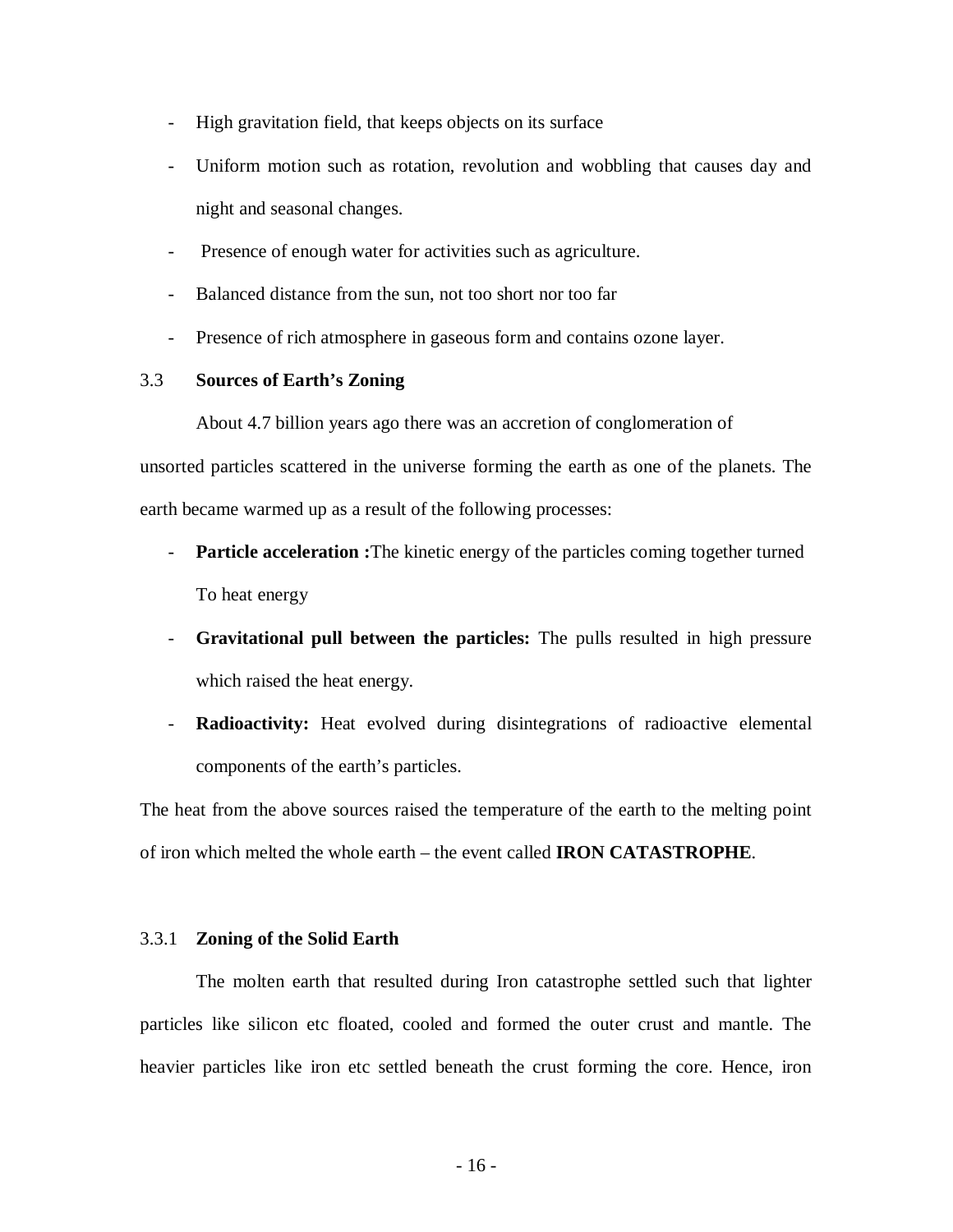formed 3  $\frac{1}{2}$  of the earth mass (Fig.1) Water containing particle in the earth went through chemical changes and released water which settled on the surface to form the ocean. Gas containing particles also went through chemical changes releasing gasses to form the lightest atmosphere which is located on top of the liquid and parts of the earth.



Fig.1: Simplified Model of the Solid Earth

# 3.4 **Self Assessment Exercise**

- (a) The earth is formed from the remnant particles of what heavily bodies, according to the hot origin theory?
- (b) List the source of the heat that caused iron catastrophe.
- (c) Which part of the solid earth is densest?
- (d) Why is the ocean located on the surface of the earth?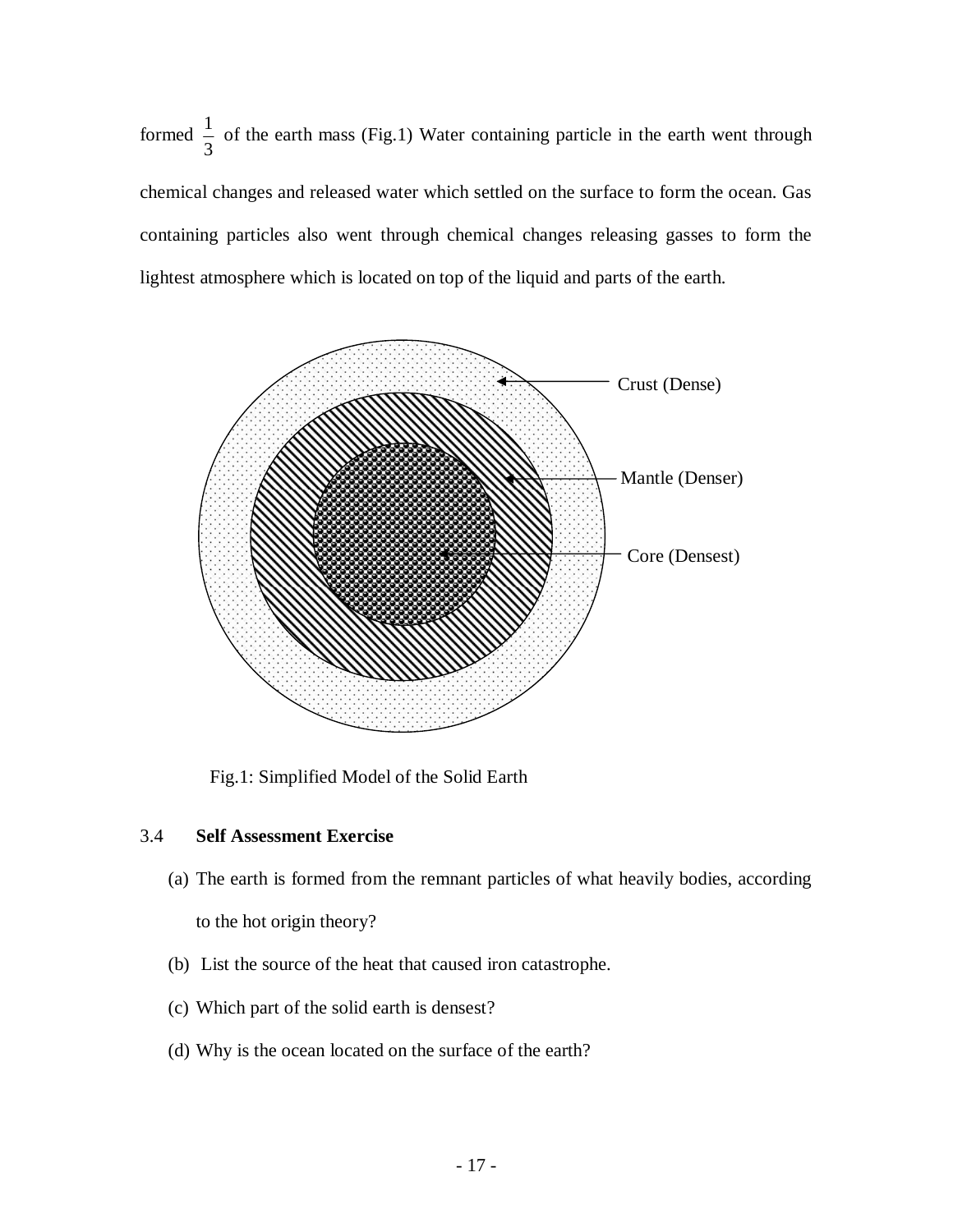### 4.0 **Conclusion**

Earth originated from preexisting entities in the universe, be it particles or parts of heavenly bodies. The internal and external parts of the earth are in a regular zone that conformed to scientific reasoning.

# 5.0 **Summary**

I this unit you have learnt the following:

- (i) Cold and hot origin theories of the earth
- (ii) The characteristics of the earth that suit the development of life on it.
- (iii) Iron catastrophe was caused by heat from particle accretion, gravitational pulls and radioactive decay, the aftermath of which is earth zoning.
- (iv) The solid earth has three basic sections  $V_{13}$  :crust, mantle and core
- (v) Over 33% of the earth's mass is iron

# 6.0 **Tutor Marked Assignment**

- (1) List 5 conditions that make the planet earth a congenial place for living things to survive.
- (2) Explain the effects, if the distance of the earth from the sun were less or more than what it is now.
- (3) Justify the formations of ocean and atmosphere above the solid earth.
- (4) Mention one weakness each of cold and hot origin theories of the earth.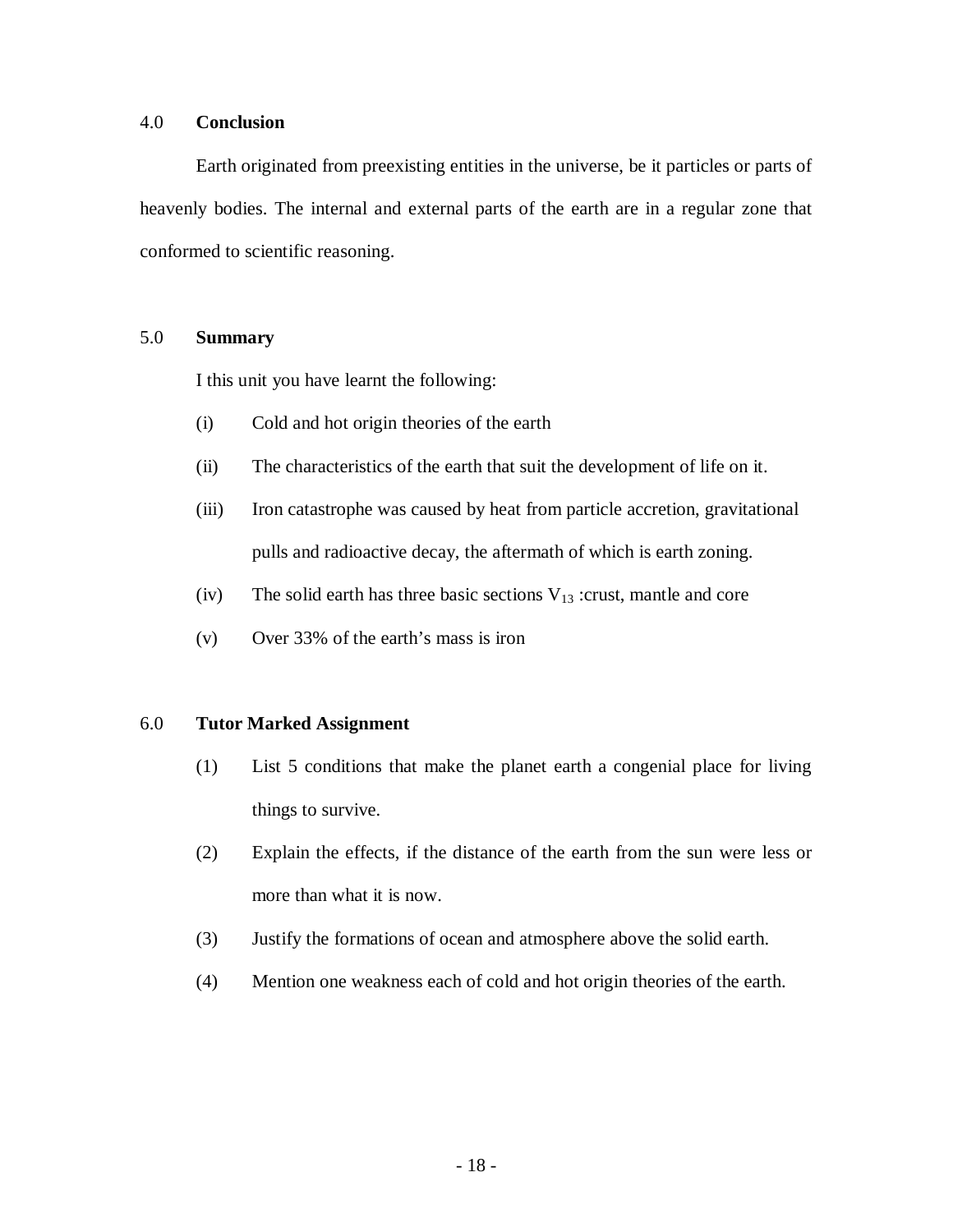# 7.0 **Further readings and other resources**

Dobrin, M.N. and Savit, C.H., (1988): *Introduction to Geophysical Prospecting*. 4<sup>th</sup>. Ed. Mc Graw-Hill Book Co. N Y.

Stacey, F.D. (1971): *Physics of the Earth*. John Wiley and sons. N.Y.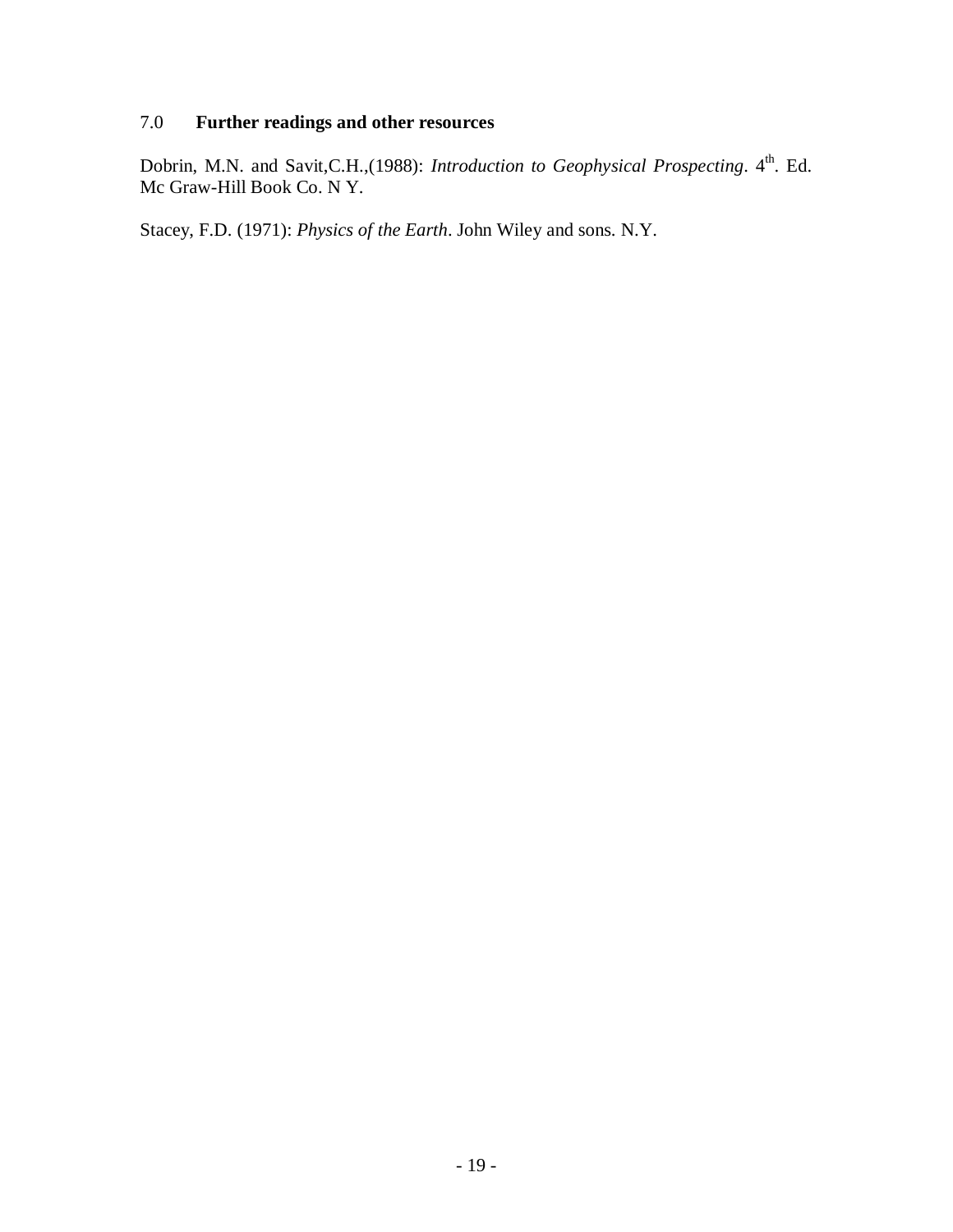#### Earth: Internal Structure and Constitution, Densities: Module 1: **Rocks And Ores**

#### Unit 2: **Motions of the earth**

| 1.0   |  |
|-------|--|
| 2.0   |  |
| 3.1   |  |
| 3.1.1 |  |
| 3.1.2 |  |
| 3.1.3 |  |
| 3.2   |  |
| 3.2.1 |  |
| 3.2.2 |  |
| 3.3   |  |
| 3.4   |  |
| 3.5   |  |
| 3.6   |  |
| 3.7   |  |
| 4.0   |  |
| 5.0   |  |
| 6.0   |  |
| 7.0   |  |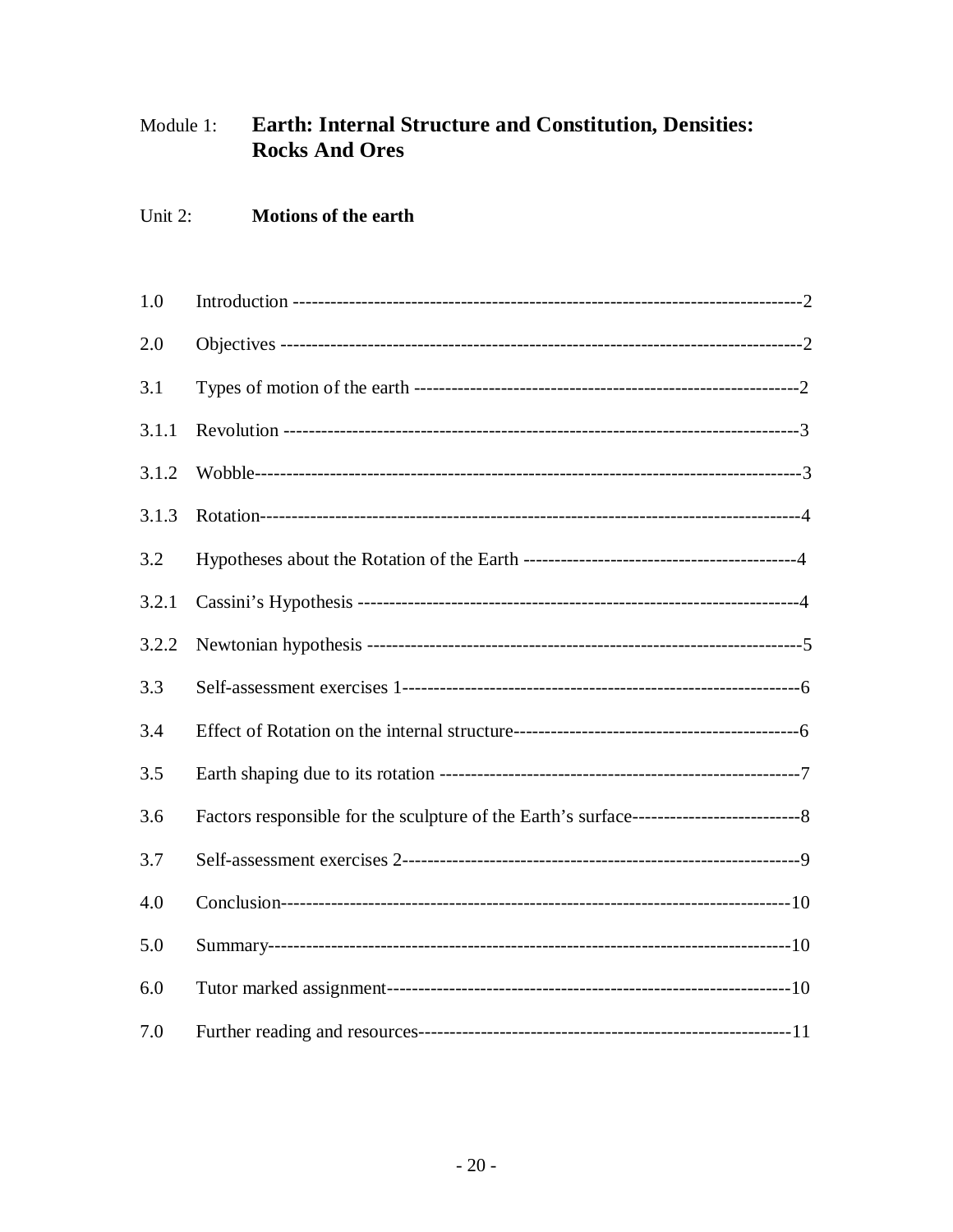#### 1.0 **Introduction**

The non- stability of the planet earth is exemplified in various events such as occurrence of day and night, seasonal variation as well as annual irregular length of days and night are some of the evens that exemplified the movement of the earth. This unit examines the various modes of motion like rotation, revolution, wobbling and their effect such as centrifugal sorting and oblate nature of the earth.

# 2.0 **Objectives**

By the end of this unit you should be able to:

- (a) Describe the three main types of motion of the earth
- (b) State the effect of each of the three motions.
- (c) Show diagrammatically the two hypotheses of earth's rotation
- (d) Explain the cause of the density variation of the solid earth
- (e) Relate the centrifugal sorting to the density variation of the solid earth

# 3.1 **Types of motion of the earth**

The earth, in order to maintain celestial dynamic equilibrium with other planets and other heavenly bodies, is under going series of complex motions. The three major types of the motion whose effects are observable in our daily life are discussed ahead.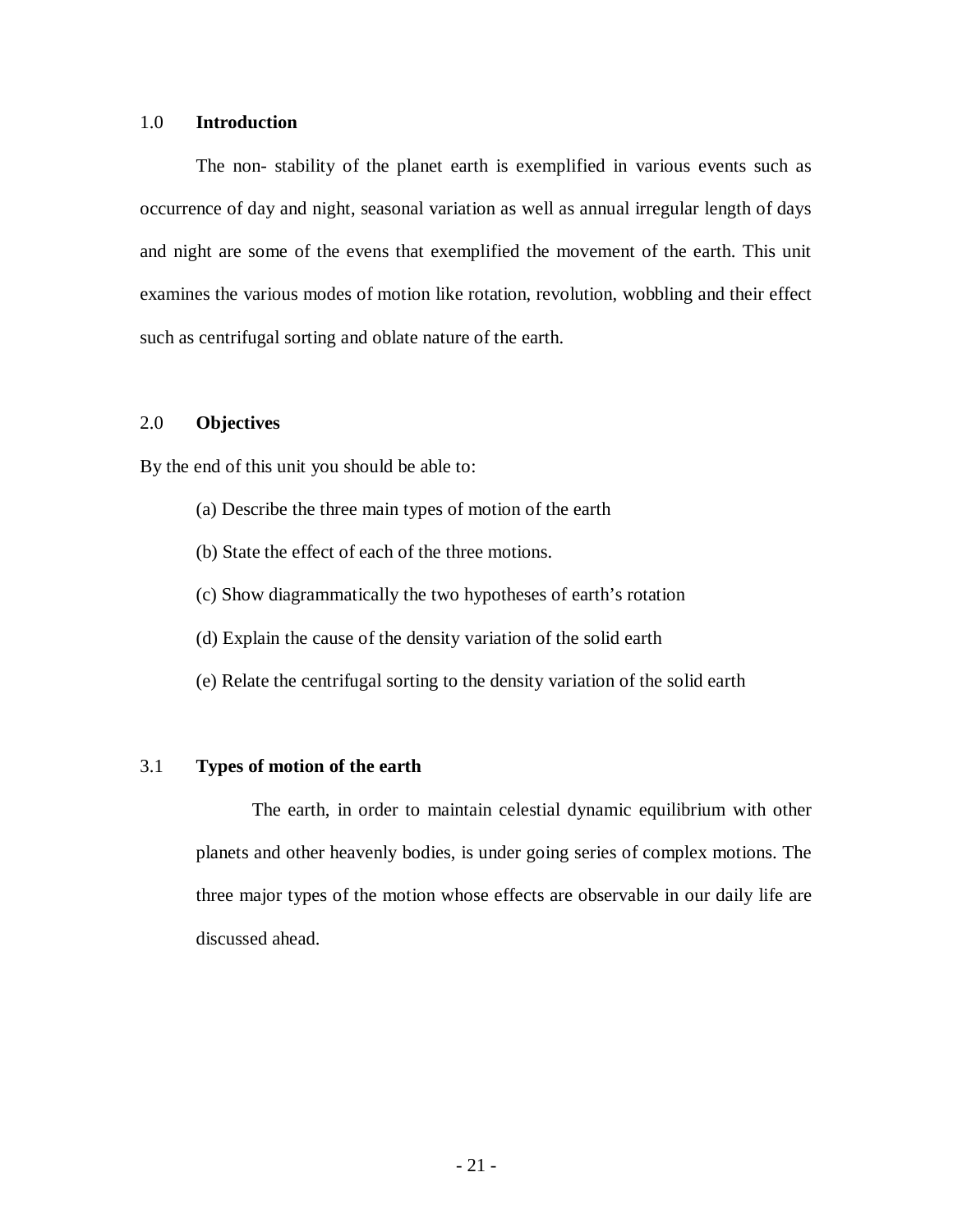#### 3.1.1 **Revolution**



Fig.1: Revolutionary motion of the

The earth moves along an elliptical orbit whose plane is fairly perpendicular to the polar axis of the earth.  $F_1$  and  $F_2$  are the foci of the orbit with sun at one of the foci. This motion has a periodicity of 31557600 seconds (i.e. a year) and determines the global season. The seasonal change is brought about as a result of earth distance from the sun at each location on its orbit. For instance, at location B the earth is far from the sun, so the sun's heat may not be much to cause enough evaporation for much rain. At location A the earth experiences much heat of the sun rays. This causes intense evaporation, leading to rain possibility.



Fig. 2: Flip-flop Motion of the Earth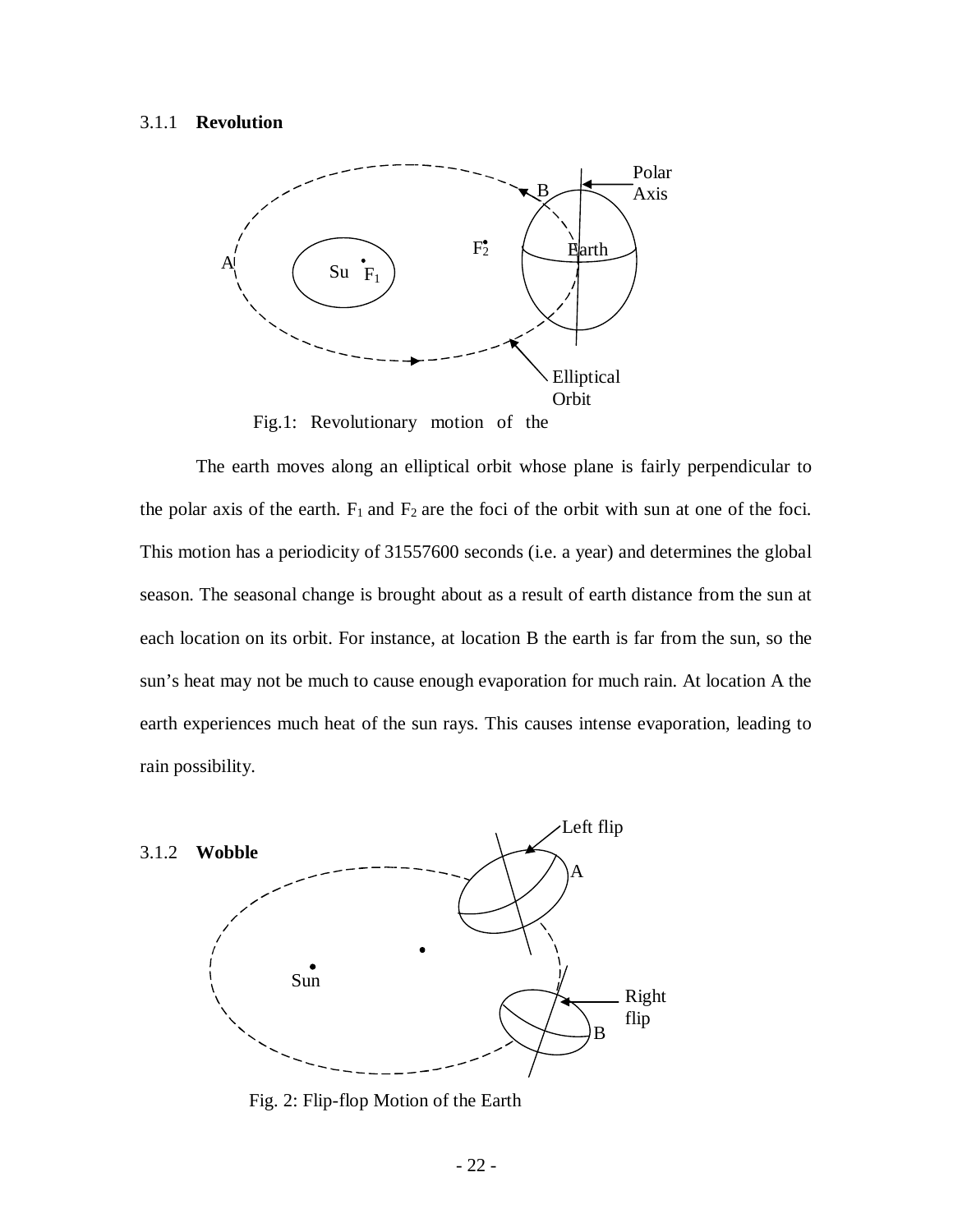The earth exhibits Flip-flop (wobble) motion about its equator as it is revolving round the sun. It should be noted that northern hemisphere is closer to the sun than southern hemisphere. Thus, northern hemisphere experiences longer day and shorter night at this time; But reverse is the case at the location B.

#### 3.1.3 **Rotation**

This is a rotation about polar axis from west to east in an anticlockwise direction, viewing from the tip of the northern pole. The average period of earth's rotation is 86400 seconds. (i.e. a day). Hence, rotation of the earth:

- determines the length of the day and night

- causes its ellipsoidal/oblate shape i.e. equatorial radius being longer than the

Polar radius

-results in density variation from the surface to the centre of the earth

#### 3.2 **Hypotheses about the Rotation of the Earth**

#### 3.2.1 **Cassini's hypothesis**

He proposed that the earth is rotating about the equator with the polar axis perpendicular to the axis of rotation. If this is true then the earth will assume prolate ellipsoid shape and one side of it would be experiencing permanent day light while the other side would be in darkness permanently.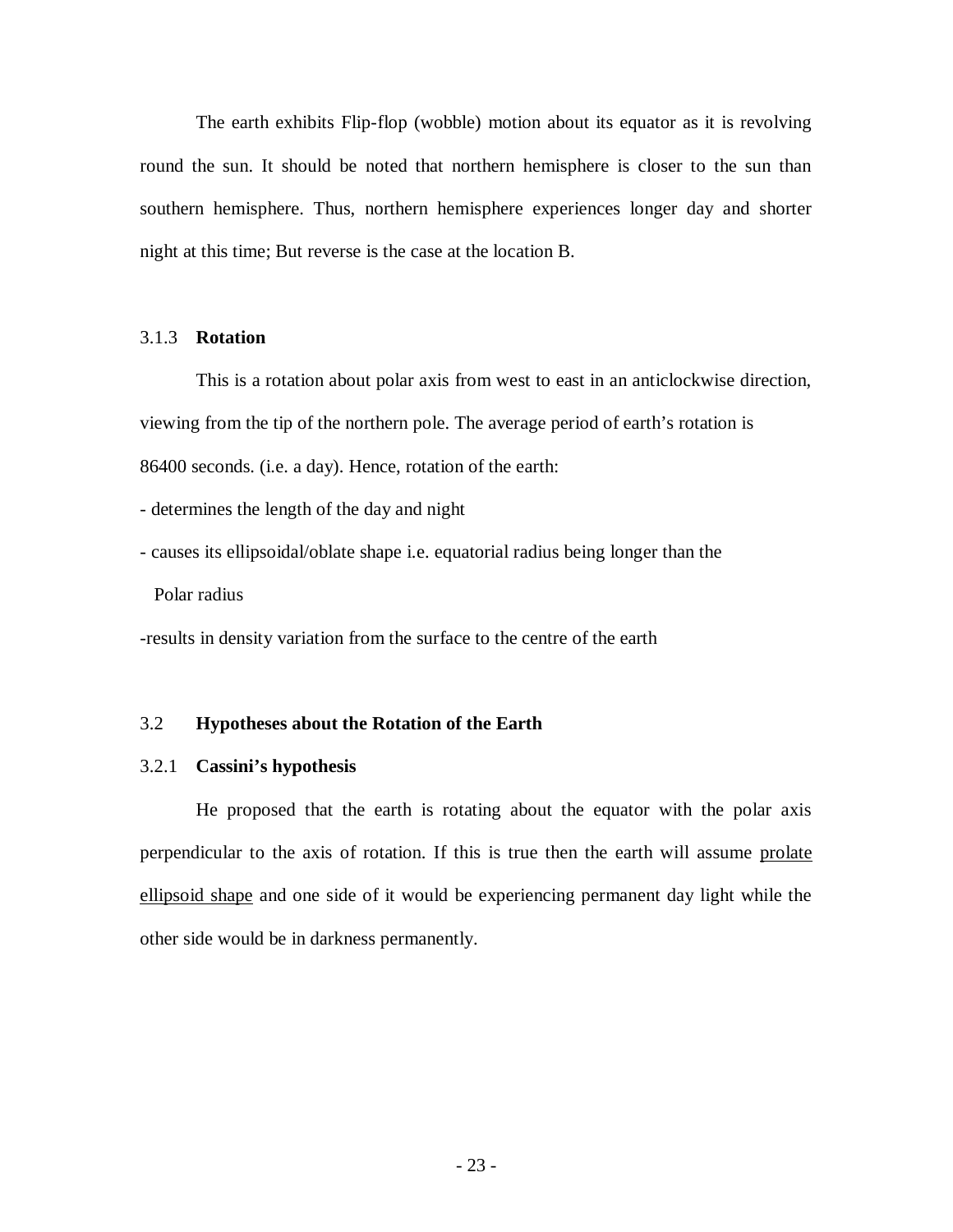

Fig.3: Cassini's Prolate Ellipsoidal earth

# 3.2.2 **Newtonian Hypothesis**

Newton hypothesised that the earth is rotating about the polar axis which lead to the oblate ellipsoidal shape of the earth.



Fig.4: Newtonian Oblate Ellipsoidal Earth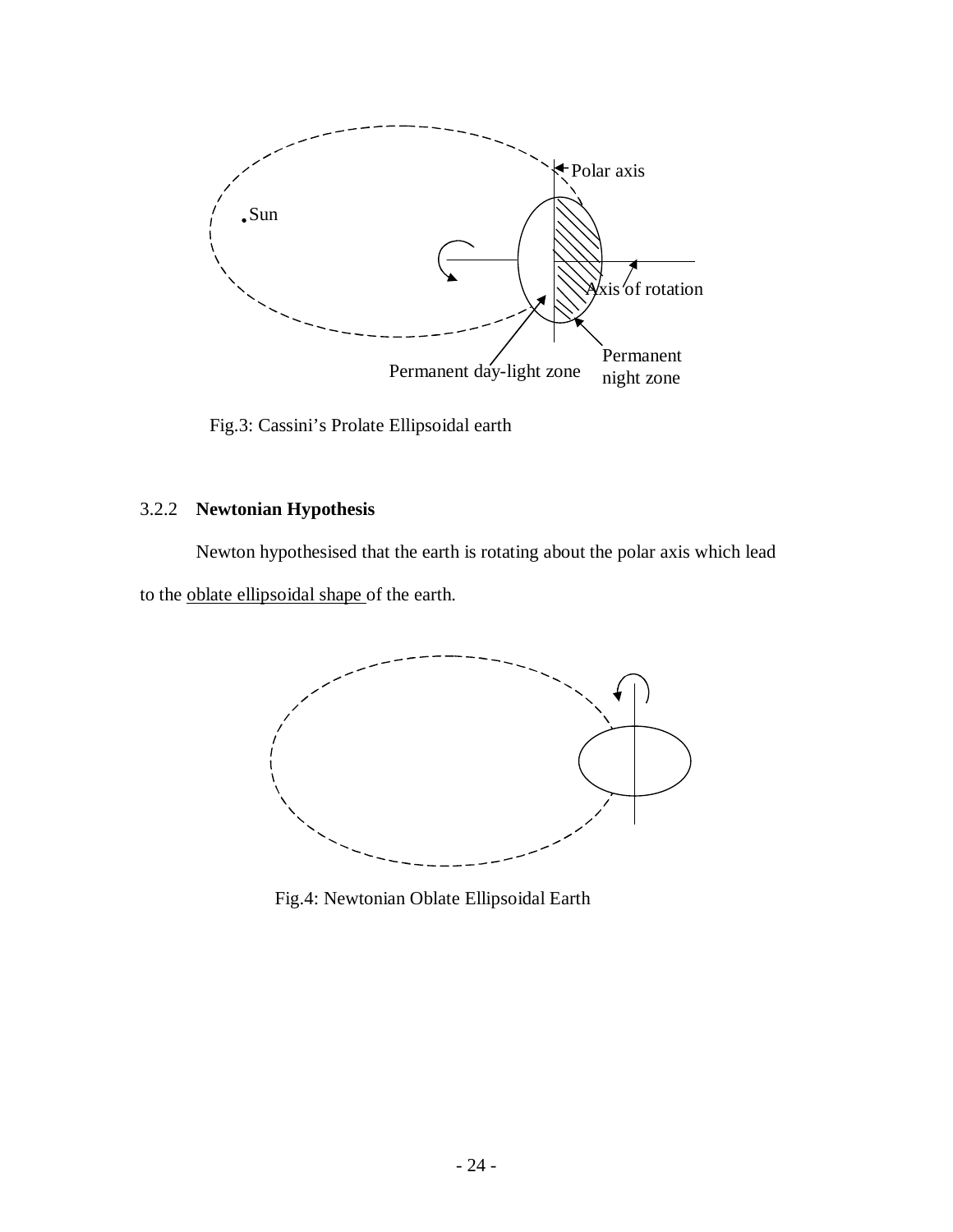The geophysical evidence such as longer equatorial radius than the polar radius, centrifugal sorting of the earth into its density regimes in which the density increases from the surface towards the centre and occurrence of day and night support Newtonian hypothesis.

# **3.3 Self-Assessment Exercise1**

- (i) Draw a wobbling earth with its poles in a vertical position.
- (ii) What would be the length of days and nights when the earth wobbles to the position you draw above?
- (iii) List the practical experiences on the earth that negate Cassini's hypothesis on the rotation of the earth
- (iv) Mention the practical experiences on the earth that supports Newtonian hypothesis about the rotation of the earth.

#### 3.4 **Effect of rotation on the internal structure**

Given the fact that the earth was initially melted, a state attained during Iron Catastrophe, as the earth rotates it behaves like a centrifuge, sending the lighter materials of crust to the flanks while the denser and homogeneous mantle and core materials remain closer to the centre of the earth. Geophysical studies have confirmed the inhomogeneous crust, denser and homogenous mantle (Fig.5)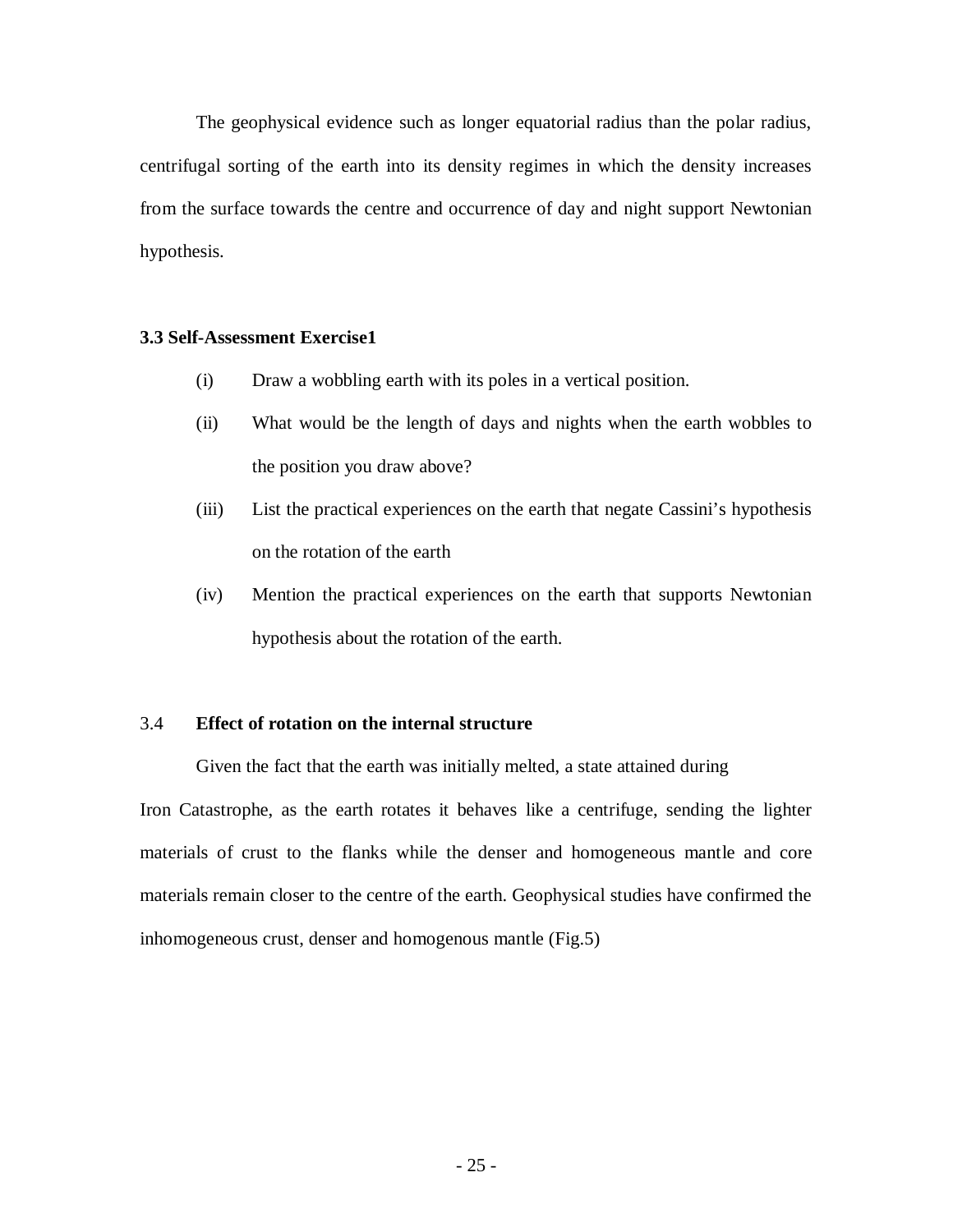

Fig.5: Centrifugal Sorting of the Earth Interior

# 3.5 **Earth Shaping due to its Rotation**



Fig.6: Deviation of the Earth Shape from a Perfect Sphere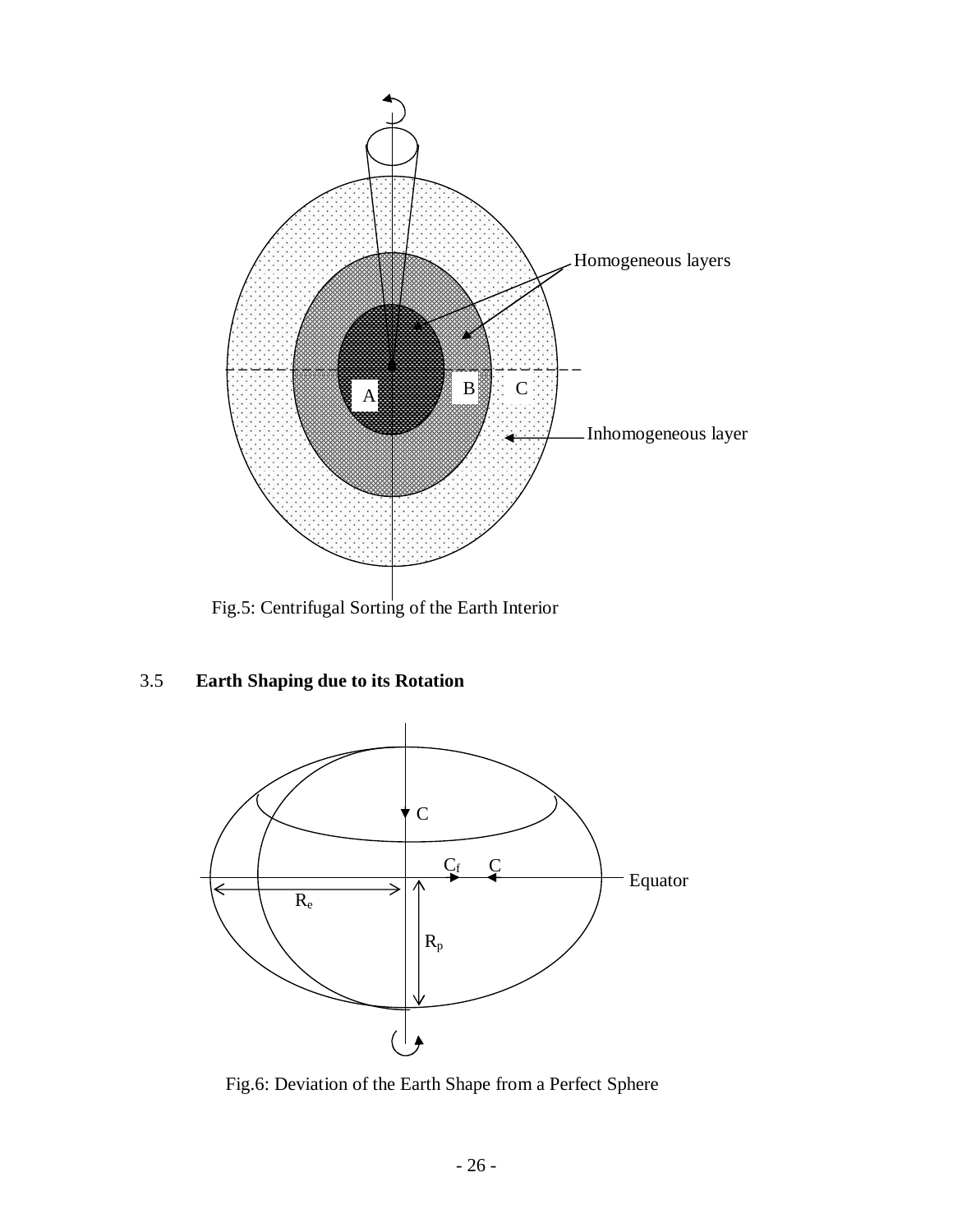The earth rotates about its pole with angular velocity of  $7.292 \times 10^{-5}$  *rad / s*. As the earth rotates centrifugal and centripetal forces  $(C_F \text{ and } C_P)$  cancelled out and net force is zero. Thus, no deformation is caused along the equator. The centrifugal force decreases towards the pole from the equator. Thus there is net force towards the centre of the earth which increases in magnitude as we move further from the equator.  $C_F$  decreases to zero at the equators and a maximum centripetal, i.e. net force, directed to the centre is obtained at the poles. Consequently the Polar Regions are flattened and the equatorial region bulges outwards. Hence, the earth assumes the oblate spheroidal nature. Geophysical studies have confirmed this when the equatorial radius is longer than polar radius.

Earth flattening 
$$
f = \frac{R_e - R_p}{R_e}
$$
.

#### 3.6 **Factors Responsible for the Sculpture of the Earth Surface**

The surface of the solid part of the earth is not smooth; it exists with wrinkles of hills, valleys, plateaus etc. Some of the causes of the surface shapes are:

(a) Gravitational pulls: After iron catastrophe side particles experiences gravitational pulls from the interior of the earth. Since the pull is from all the directions round the solid earth. Hence, the earth appears fairly spherical (Fig.7). However the in homogeneity of the crustal layer varies the magnitude of the gravitational pulls from place to place depending on the density of the area concerned. Hence, areas with denser crust appear lower (i.e. low land like valley) than those areas that have light crusts beneath.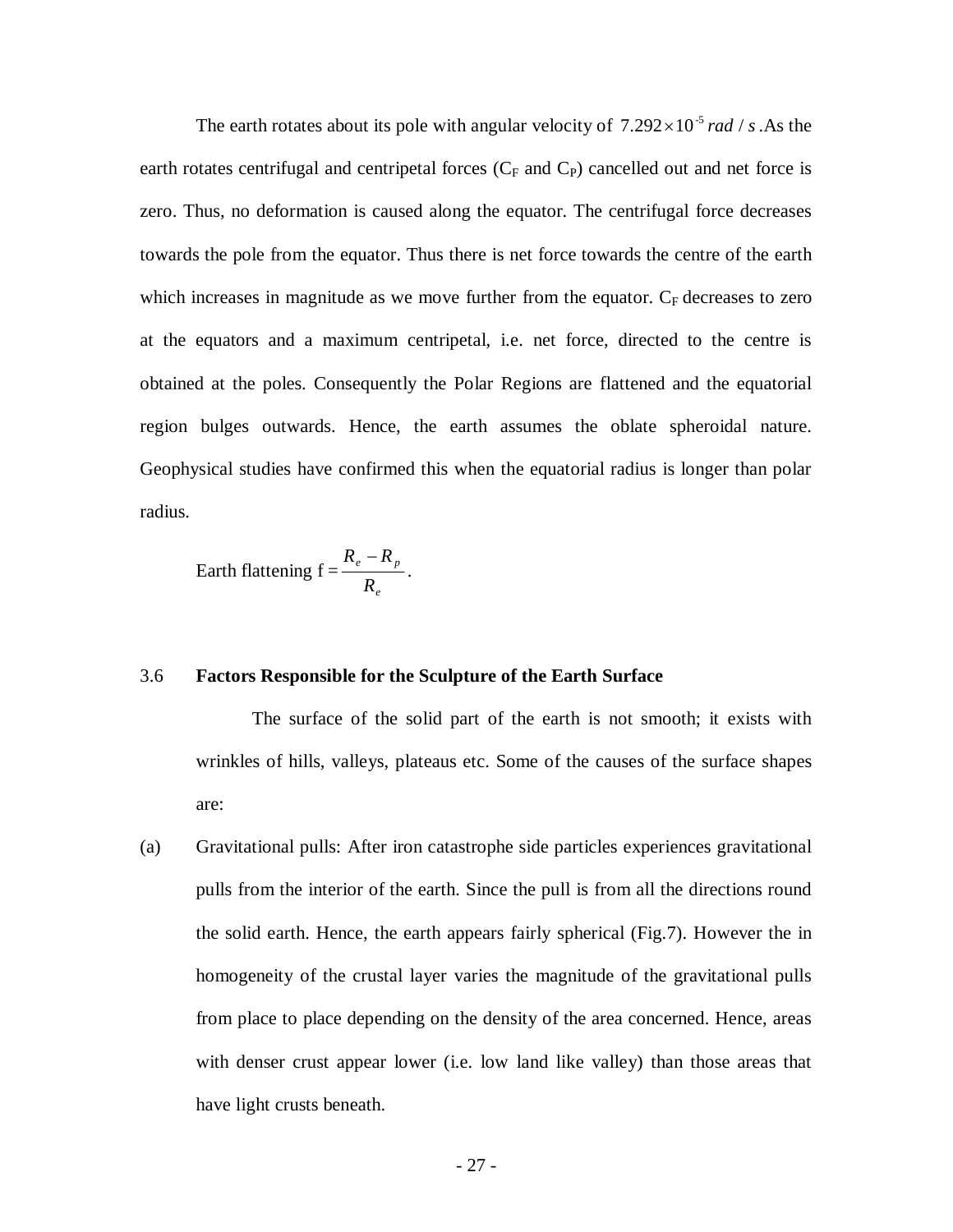

Fig.7: Earth's surface sculpture by the gravitational pull.

- (b) Volcanic eruption: Sporadic volcanic eruption from the interior of the earth sometimes protrudes to the surface and form high-rise land such as continental platform and mountain.
- (c) Interaction between lithosphere and the two fluid envelops (i.e. atmosphere and hydrosphere). The fluids wear down the volcanic (igneous) rocks. Wind and water erosions transport the loose rock materials to another place to form sedimentary and metamorphic rocks.
- (d) Plate tectonics: This refers to the significant movements noticeable on earth's layer called Plates. Some of the processes of plate tectonics are: Sea-floor spreading, earth quake, continental drift, fault etc.

# **3.7 Self-assessment Exercise 2**

i Given that equatorial and polar radii to be 6378.388 km and 6356.912 determine the flattening of the earth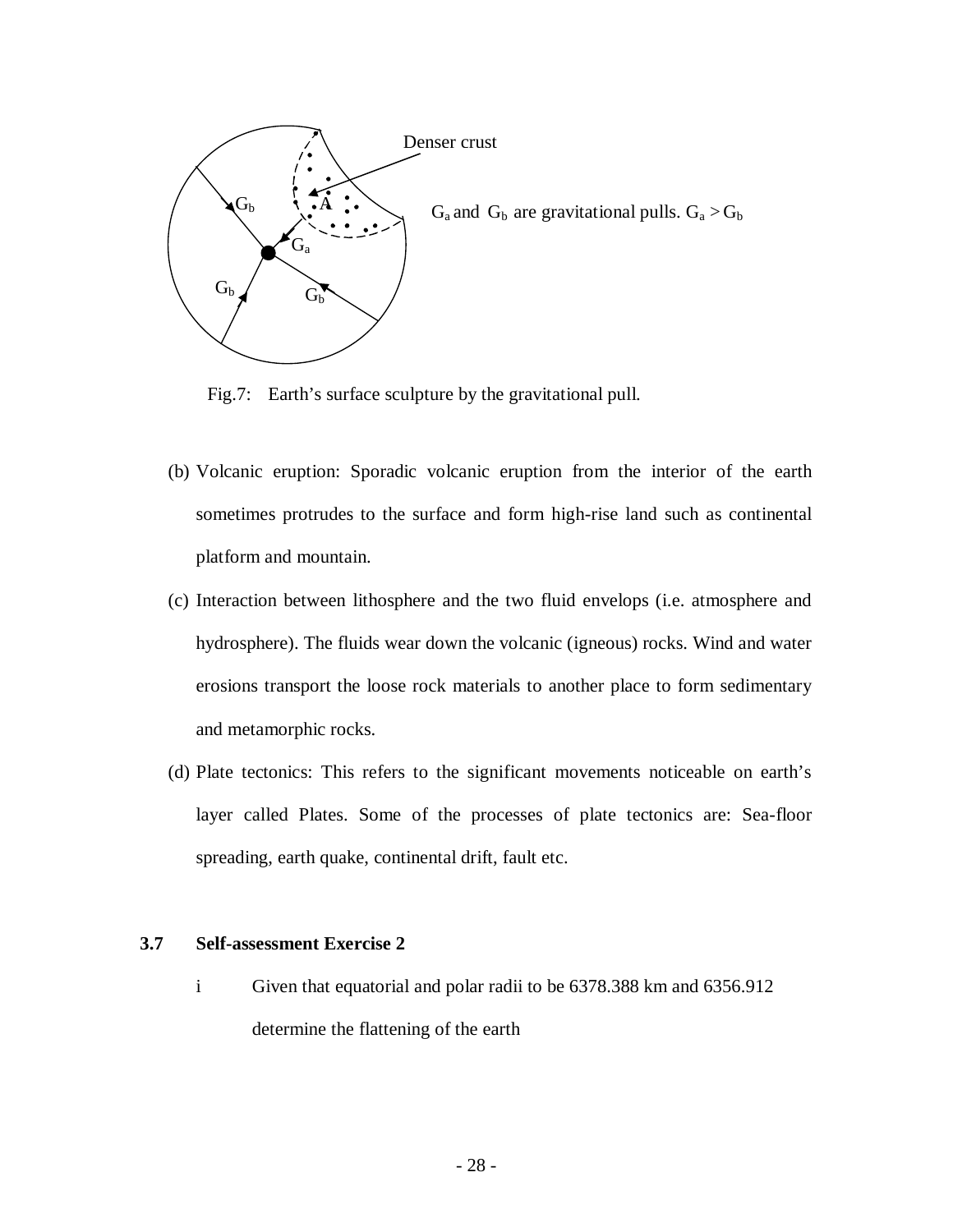- ii Give a condition for gravitational pull to give rise to a valley on the earth's surface
- iii Explain the cause of the oblate spheroid shape of the earth

# 4.0 **Conclusion**

The earth experiences three main motions whose effects are observable on earth. Most of the internal structure and constitution the geophysical studies have direct links with the rotation of the earth.

# **5.0 Summary**

In this unit we have learnt that:

- (i) The earth experiences three types of motion
- (ii) Rotation f the earth is responsible for the internal density distribution and oblate spheroidal shape of the earth.
- (iii) Newtonian hypothesis is most acceptable about the rotation of the earth
- (iv) The four factors that is responsible for the shape of the earth's surface.

# **6.0 Tutor marked assignment**

i List the three (3) types of earth's motion and mention one effect each of the motion.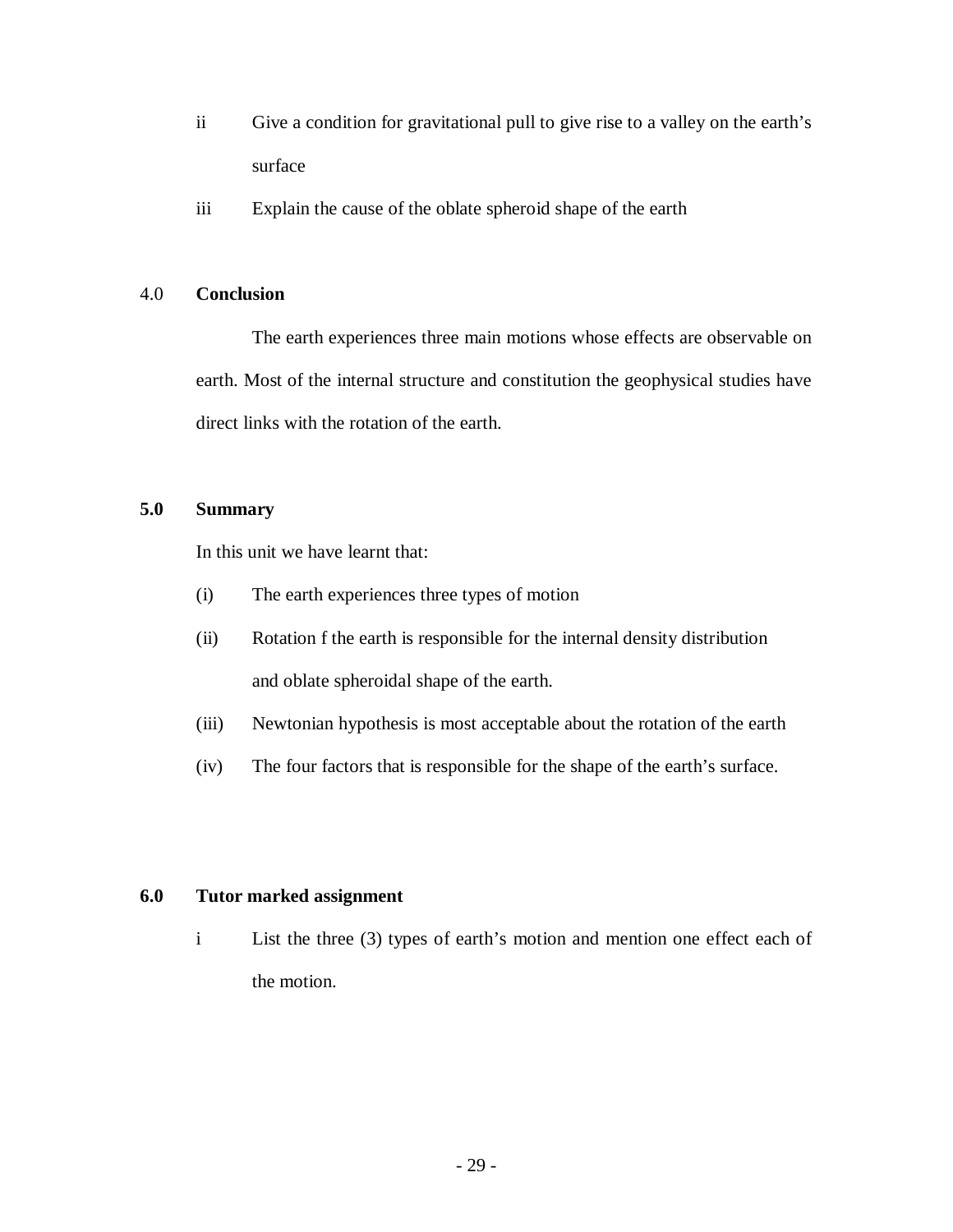- ii Sketch a diagram that can be used to explain Cassini's hypothesis and mention one weakness of the hypothesis as regards our daily experiences on the earth's surface.
- iii How did the earth assume its fairly spherical shape?

# **7.0 Further readings and resources**

Olatunji.S (2006): Detailed gravity study in part of Basement Complex of Northern Nigeria. PhD Dissertation; Ahmadu Bello University, Zaria, Nigeria.

Telford W.M. , Geldart. L.P. Sheriff, R.E. and Keys, D.A (1976): Applied Geophysics Cambridge University Press, Cambridge.

Todhunter, I (1973): A History of Mathematical Theory of Attraction and the Figure of the Earth. Macmillan and Co. (Dover Publ. Inc; New York. 1962)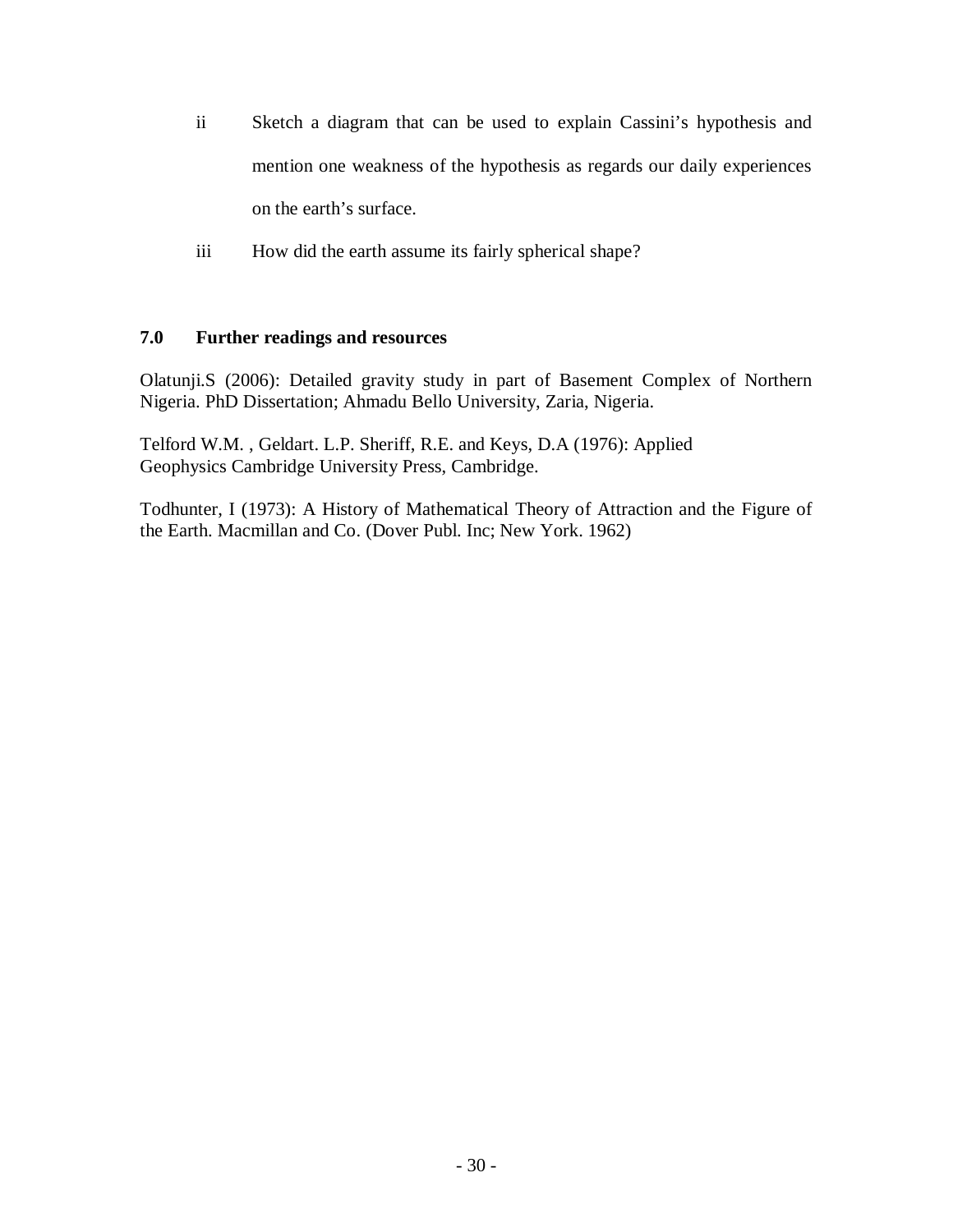# Module 1: **Earth: Internal Structure and Constitution, Densities: Rocks And Ores**

| Unit 3: | The internal and external structures of the earth. |  |
|---------|----------------------------------------------------|--|
| 1.0     |                                                    |  |
| 2.0     |                                                    |  |
| 3.1     |                                                    |  |
| 3.2     |                                                    |  |
| 3.2.1   |                                                    |  |
| 3.2.2   |                                                    |  |
| 3.3     |                                                    |  |
| 3.4     |                                                    |  |
| 3.4.1   |                                                    |  |
| 3.4.2   |                                                    |  |
| 3.4.3   |                                                    |  |
| 3.5     |                                                    |  |
| 3.6     |                                                    |  |
| 4.0     |                                                    |  |
| 5.0     |                                                    |  |
| 6.0     |                                                    |  |
| 7.0     |                                                    |  |

# 1.0 **Introduction**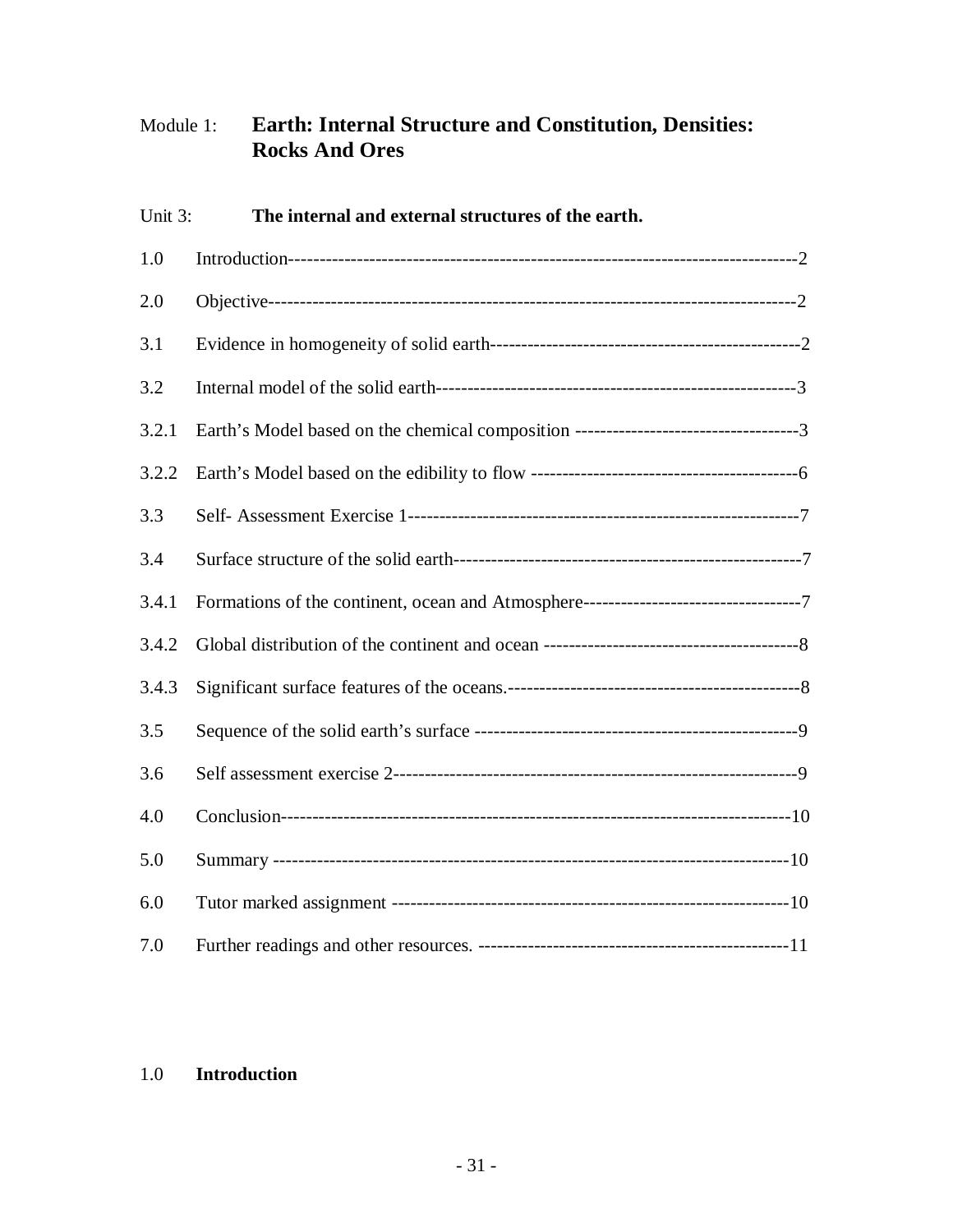The internal structures of the solid earth are probed using some geophysical methods. The information obtained are utilised to draw model of the pictures about the interiors of the solid earth. Further, most of the features existing on the earth surface are consequences of the events which either took place around the time of formation of the earth or after mat effects of other event taking place with time. This unit deals with the models of the interior structure of the earth based on the scientific facts. The causes and structure of the external features of the solid earth are treated.

#### 2.0 **Objectives**

By the end of this unit you would learn the following:

- (a) Earth models based on the chemical composition and ability of the material to flow.
- (b) Evidence of in homogeneity of the earth crust
- (c) Formation of three states of the earth.
- (d) Global distribution and surface sequences of the ocean and continent.

# 3.1 **Evidences of the Inhomogeneity of the Solid Earth**

The crust is the layer closest to the surface of the solid earth. It is the layer that shows high level of structural variations within the rock layers. The inhomogeneity of the earth is shown in the following.

(1) Density variation: The surface density of the solid earth has been found to be about 2.67g/cm<sup>3,</sup> but the average density of the earth is  $5.5$ g/cm<sup>3.</sup> This implies that deep beneath the earth's surface is denser, i.e. density increases with depth.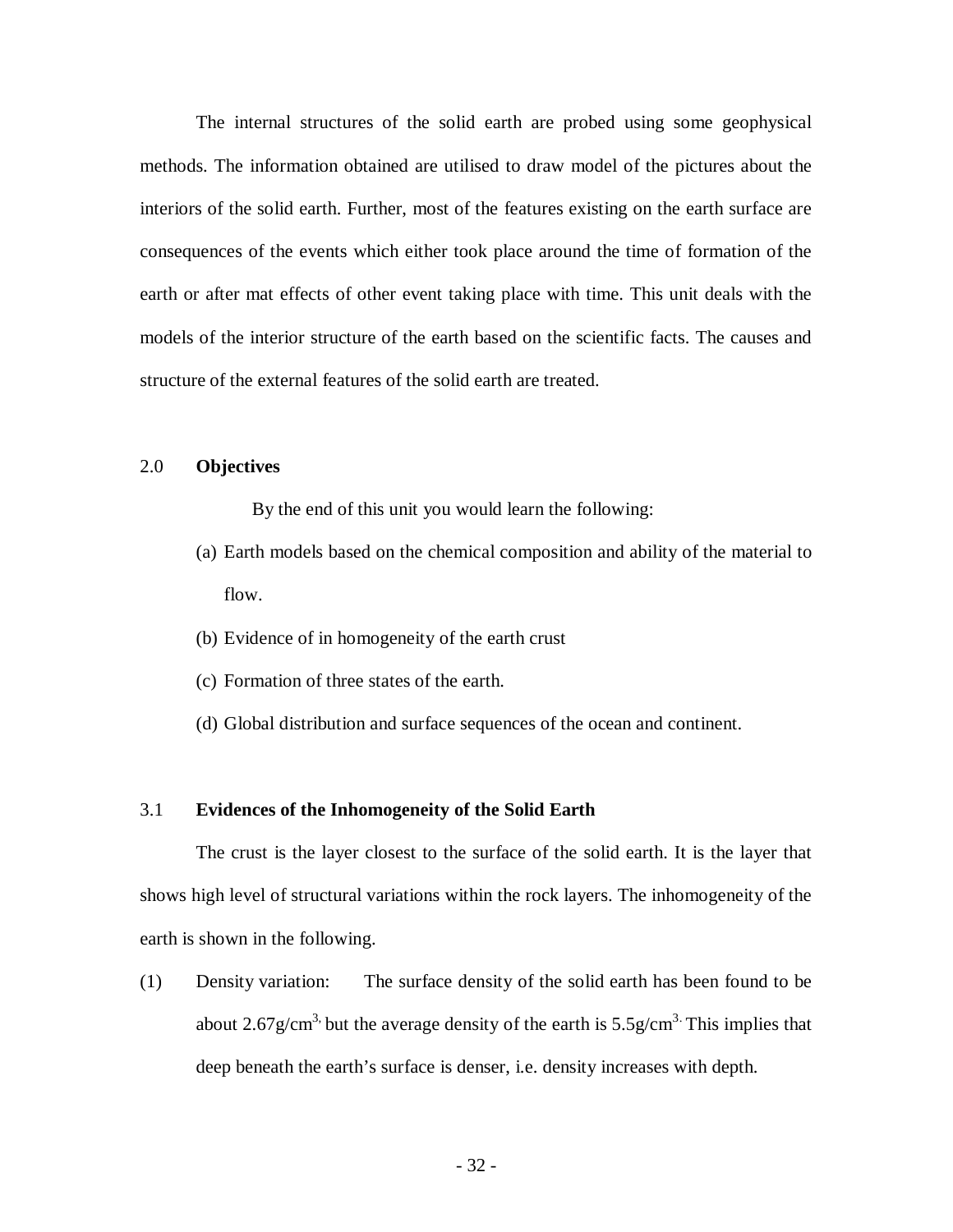(2) Rotational Analogous of mass is Moment of inertia (I). That is, as I is a measure of resistance of a rotating body to changing its angular velocity ( $\omega$ ) mass is the measure of resistance of a body to change its initial states. So, I depends on mass and the distribution of mass in a body. So, for a sphere with uniform density, I = bma<sup>2</sup>, where  $b = \frac{2}{5}$ , Now, for earth model I = b = ma<sup>2</sup>, If b is greater than  $\frac{2}{5}$ , density decreases with depth and if b is less than  $\frac{2}{5}$ , density increases with depth. But for planet earth b has been found to be 0.3308 which is less than 2/5; hence density increases with depth in the earth.

#### 3.2 **Internal Models of the Solid Earth**

The nature of the solid earth's interior is obtained using various criteria, based on the available scientific information. Two models are discussed below.

#### 3.2.1 **Earth's Model based on chemical composition**

The solid earth is oblate with equatorial and polar radii approximately equal to 637.8388 km and 6356.912 km respectively. Based on the chemical compositions seismological evidence gave the following subdivisions

(a) Crust: There is continental and oceanic crust and it is a solid layer. Continental crust is basically solid, 30 – 40 km thick, mostly granite rocks and Gabbro with seismic primary wave velocity of  $6 - 7$  km/s. It is basically in three forms based on their geologic history of formation over the last 100 million years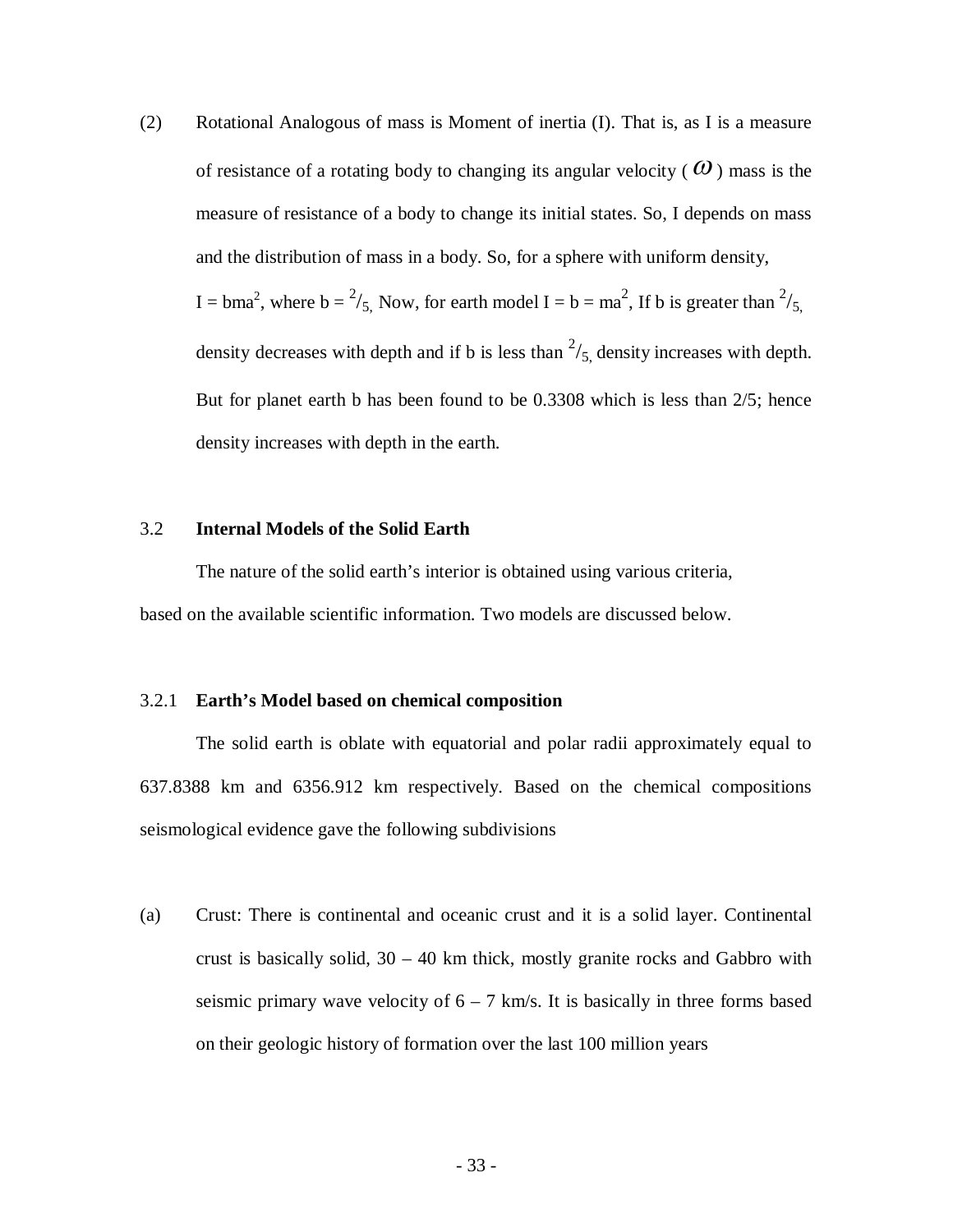(i) Stable region (cratons)

- Little evidences of vertical or horizontal movement but with evidences of

close warping of few minor faults

(ii) Semi-mobile region

- Characterised by differential vertical movement and formation of

Sedimentary basin

# (iii) Mobile belts

- Characterised by young mountain ranges
- Strong deformation
- Strong vertical and horizontal movements

Oceanic crusts are mostly basalts and Gabbro,  $5 - 11$  km thick and they mostly exist in three layers namely:

(i) Layer 1

- It is a non consolidated sediment
- It has seismic velocity of between  $1.5 1.8$  km/s
- It is 0.3 to 0.8 km thick

(ii) Layer 2

- It is  $1 2$  km thick
- It has seismic velocity of  $2.1 5.5$  km/s

(iii) Layer 3

- It is a basaltic layer
- It has seismic velocity of between 6.5 and 7.0 km/s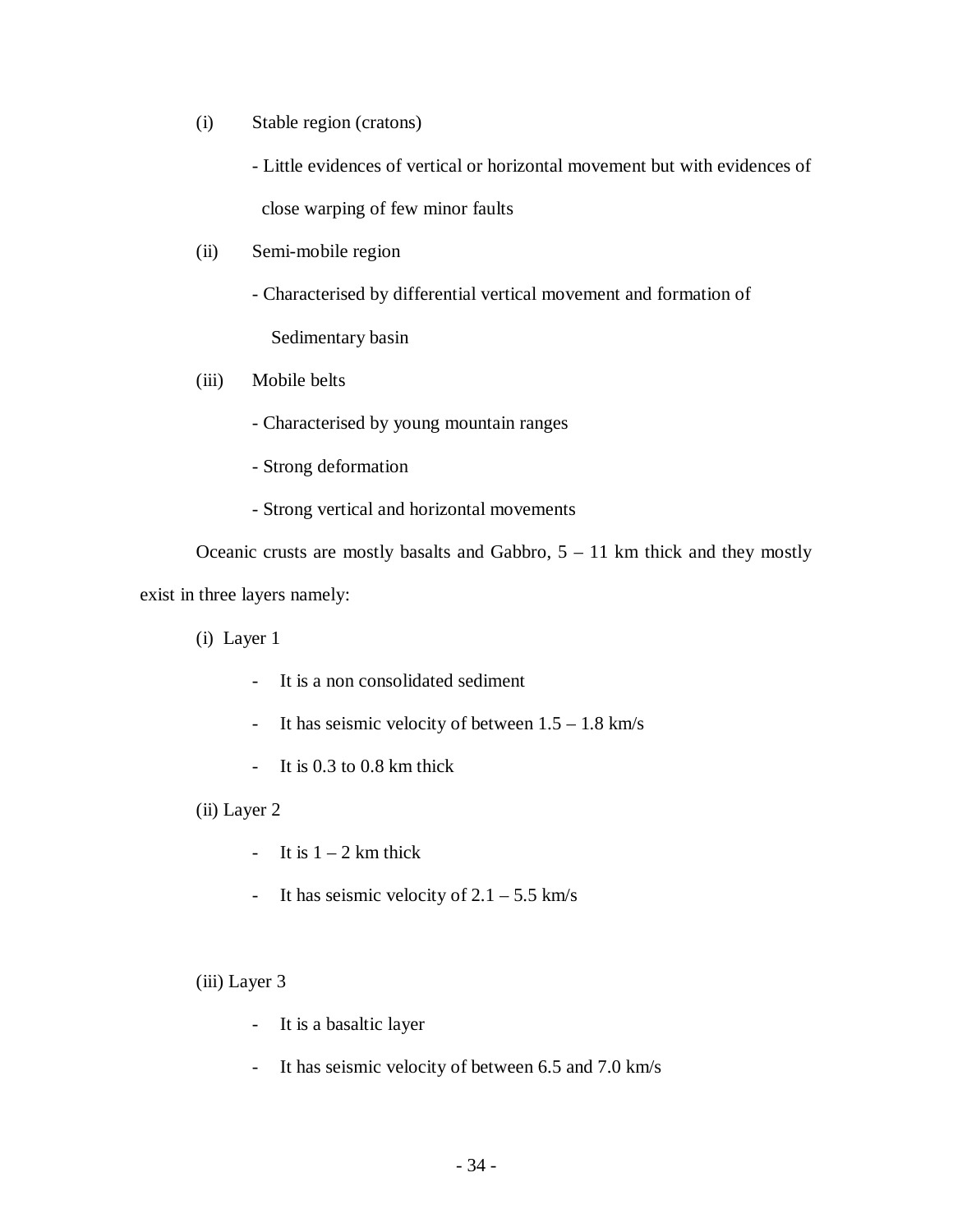- It is 5 km thick

- (b) Mohorovicic Boundary: It is chemical boundary separating silicic crustal rock with high Feldspar content from underlying Ultramafic rocks of mantle.
- (c) Mantle: It is a solid layer and is about 2900 km thick. It is the largest of all the subdivisions, 84% by volume and 69% mass of the entire earth and divided into 3 zones namely:
	- (i) Upper mantle
		- Mineralization of upper mantle is approximately 40% Olivine, 50% Pyroxene and 10% Garnet
	- (ii) Transition layer
		- It is characterised by abrupt increase in seismic velocity which is attributed to phase change
		- It is iron rich
	- (iii) Lower Mantle
		- Seismic velocity and density increase steadily with depth
		- It has velocity homogeneity
- (b) Gutenberg Boundary: It is a discontinuity between the mantle an the core
- (c) Core: It is 16% and 13% by volume and mass of the earth. It is about 3470 km thick extended to the centre of the earth and is in 3 zones namely:
	- (1) Outer core
		- It is about 2080 km thick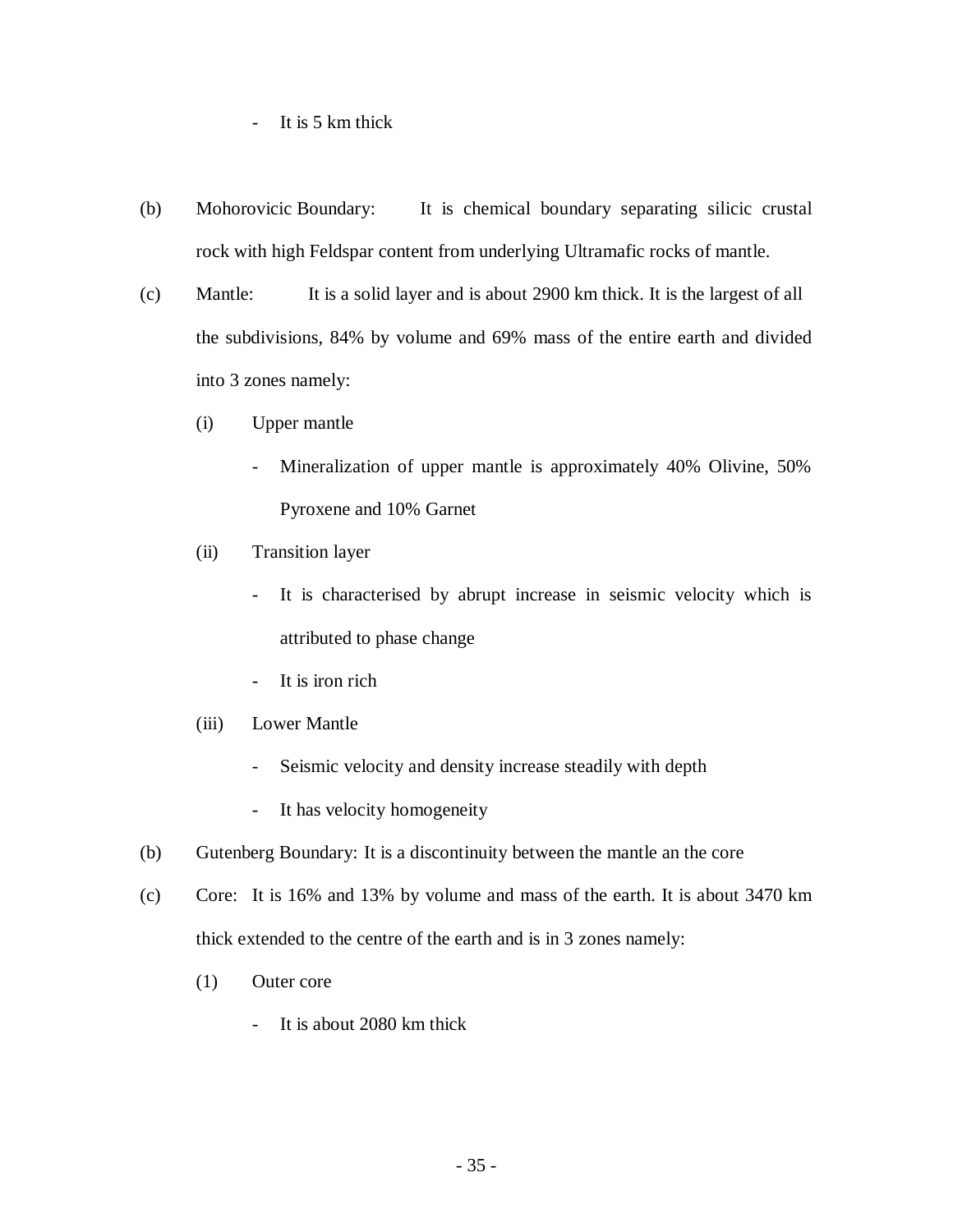- It is believed to be in liquid form because seismic  $S Wave$  cannot pass through it
- Earth's magnetic field originates from it
- The response of the earth to tidal forces which affects axis of rotation and the centrifugal force that counter the centripetal force along the equator, which is responsible for the bulginess of the earth at the equator, are associated with the liquid nature of the outer core
- (ii) Transition zone

It is a slightly rigid shell (140 km thick) surrounding the solid inner core with temperature of about 3000 kelvins which is about the melting point of iron.

(iii) Inner core

It is 1250 km thick, solid and with  $P$  – wave velocity increase inward, which implies density increase.

# 3.2.2 **Earth's Model based on Ability to flow**

Earth model can be drawn based on the ability of its layer to flow. The layers are:

- 1 Lithosphere- cold and brittle.
- *capableto flow Rheonosphere Asthonosphere*  $\int$  $\left\{ \right\}$  $\overline{1}$ 3 2

It was reported that towards the centre it becomes hardened again as a result of pressure.

# 3.3 **Self – Assessment exercise 1**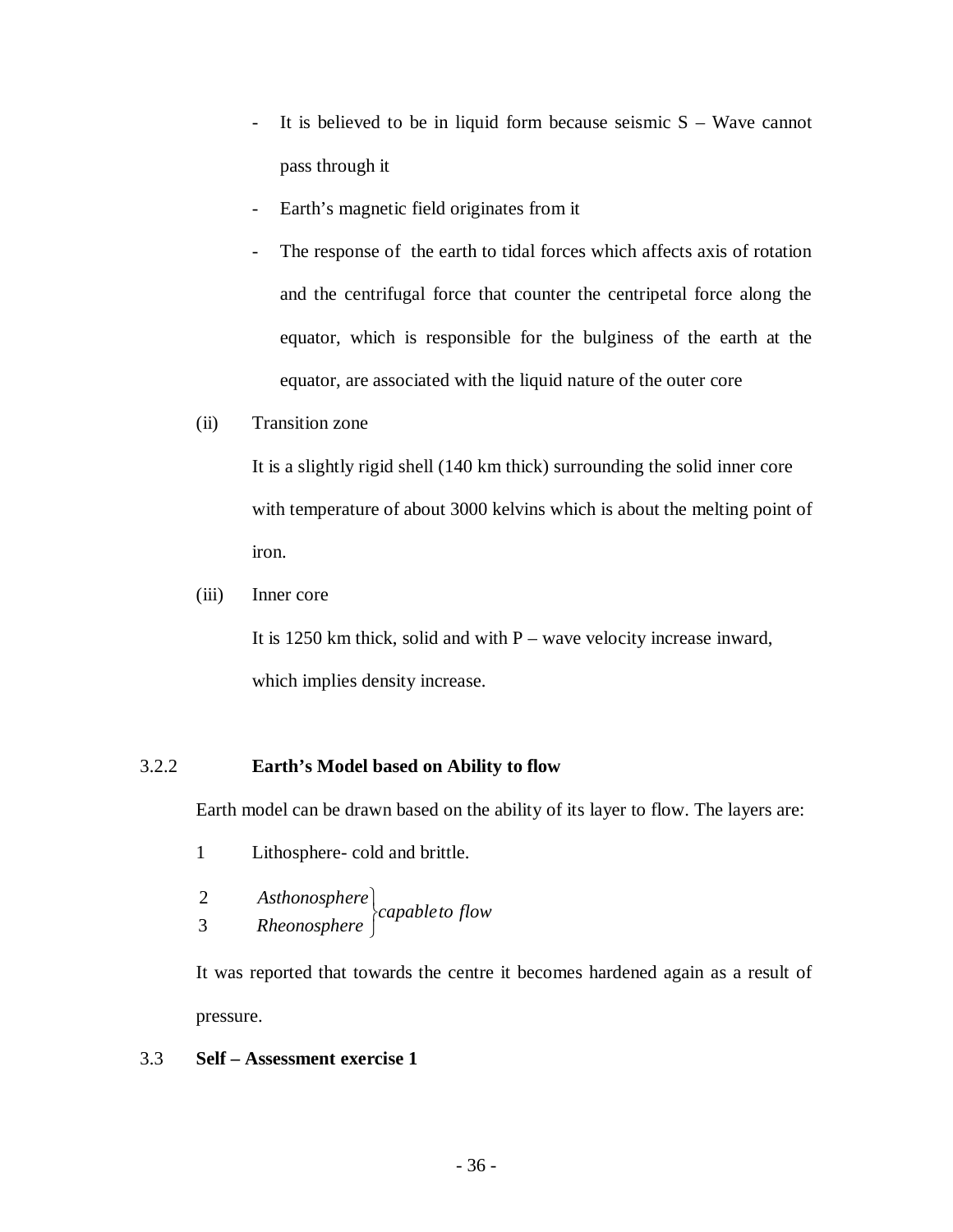- (i) What is the source of the centrifugal force that is responsible for the bulginess of the earth?
- (ii) How does the density vary from the crust to the core?
- (iii) Briefly discuss the evidences to confirm that the earth crust is density in homogenous

### 3.4 **Surface Structure of the Solid Earth**

The surface of the solid earth witnessed series of features such as oceans and continents which are consequences of geological events that took place over a long period of time; some of the features are explained below.

### 3.4.1 **Formation of Continents, Ocean and Atmosphere**

- (i) Continents: Lava flows as a result of volcanism from the interior to the outer layer cooled and became continent.
- (ii) Oceans: From the interior of the solid earth as a product of the Process of heating up and differentiation, some water bearing elements released their water molecules which accumulate on the surface to form the oceanic water.
- (iii) Atmosphere: Out-gassing , resulting from differentiation and some gas releasing chemical reactions brought about much gasses that accumulated above the solid earth.

# 3.4.2 **Global distribution of continents and oceans**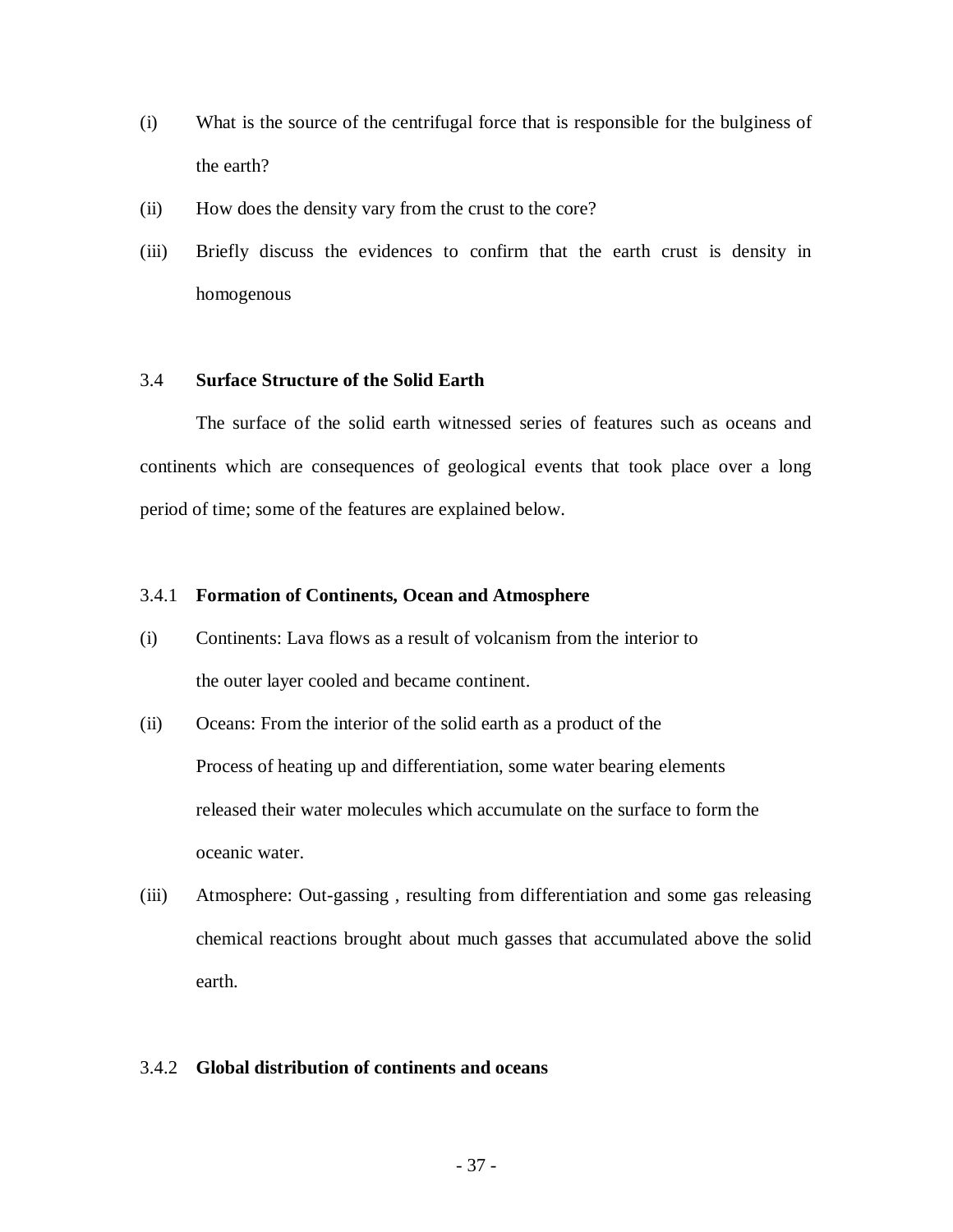About 45% of the earth surface has sea-sea antipodal and 1.4% has land-land antipodal. Northern hemisphere has 60% land and 40% water, while southern hemisphere has 61% water and 39% land. In general, earth's surface has 29% continent and 71% is covered by ocean. The total world area is approximately  $510\times10^6$  km<sup>2</sup>.

#### 3.4.3 **Significant Surface Features of Oceans**.



Elevation h is the height relative to see surface on the continent. Average elevation of continents is 0.88 km. Average depth or ocean floor is 3.8 km. Continental rocks are lighter than oceanic rocks. There is world wide mountain range that crosses the ocean basin 1000 km wide and 65,000 km long across the world.

#### 3.5 **Sequence of the Solid Earth's Surface**

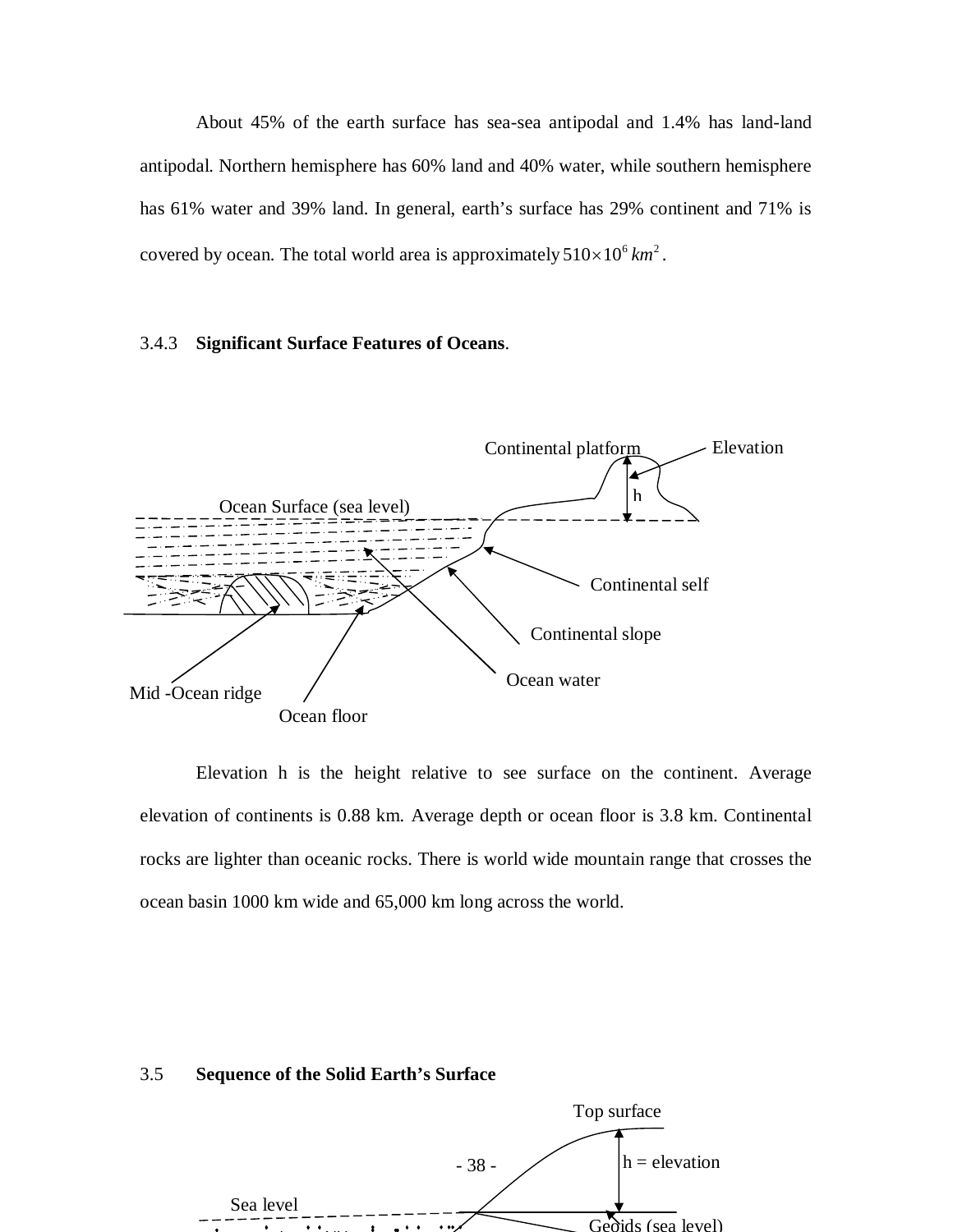The earth's surface is basically viewed in three forms:

- (i) The top surface is the continental platform wrinkled in nature.
- (ii) Geoids is the sea level, where sea water will flow to if the continent were to be tunnelled. In other word, geoid is the equipotential surface to which direction of gravity field is everywhere perpendicular. The vertical separation between the geoids and a point on the earth's surface is the elevation.
- (iv) Ellipsoid is the ideal smooth surface of the earth in its oblate form. It sometimes coincides with geoids, but sometimes not.

# 3.6 **Self-assessment Exercise 2**

- (1) What percentage of the earth's surface is not covered by ocean water?
- (2) Define ellipsoid
- (3) What other name can you call a geoid?
- (4) How did the ocean form?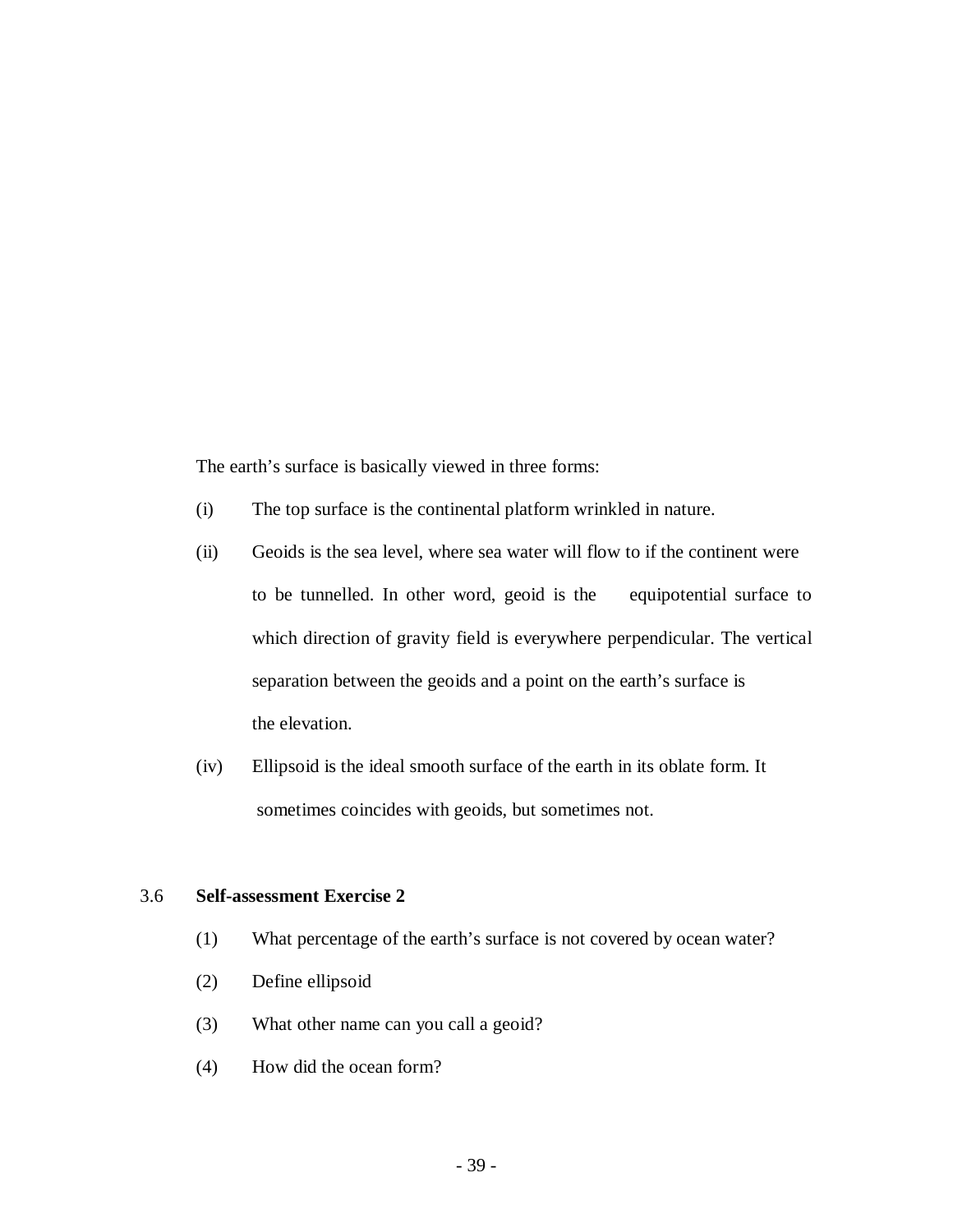# 4.0 **Conclusion**

The interior of the earth compose of crust, mantle and core where the characteristics of each layer varies based on scientific evidences. Most of the surface structures of the earth are consequences of events that originated from the solid earth.

# 5.0 **Summary**

In this unit you have learnt:

- (i) The two models of the solid earth drawn from the chemical composition information and ability of the materials to flow.
- (ii) That earth crust is not homogeneous based on evidences such as density Variation.
- (iii) The formations of the continent and as major surface features of the solid Earth.
- (iv) The global distributions of the continents and ocean.
- (v) The meanings of ellipsoid, geoids and elevation, the major sequence of the earth's surface.

#### 6.0 **Tutor Marked Assignment**

- (i) Sketch a model of the solid earth based on the chemical composition showing the 5 major internal features, thickness and an ocean.
- (ii) Explain three major significant effects of the outer core to the scientific observations on the earth.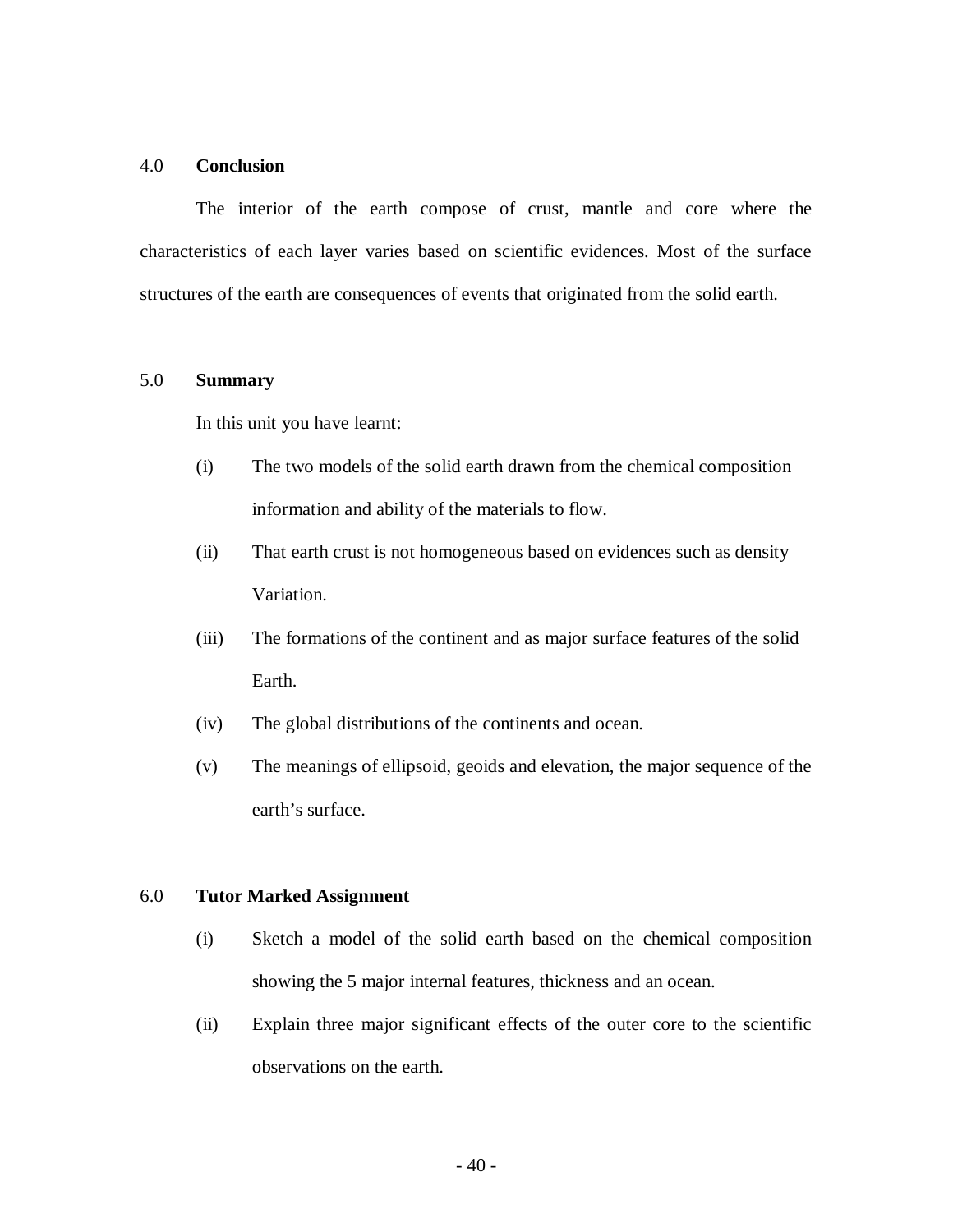# 7.0 **Further Reading and Resources**

Gerken, J.C d'Arnaud, (1989): *Foundation of Exploration Geophysics*: Amsterdam, Elsevier Science Publishers.

Lawyer, L.C.,Bates, Charles, C. and Rice, Robert, B. (2001): Geophysics in the Affairs of Mankind. Society Exploration Geophysicists*.* Tulsa, Oklahoma.

Vanček, P. and Krakiwsky, E.j. (1986): Geodesy: The concepts.2. rev. ed., Elseevier Scient. Publ. comp., Amsterdam.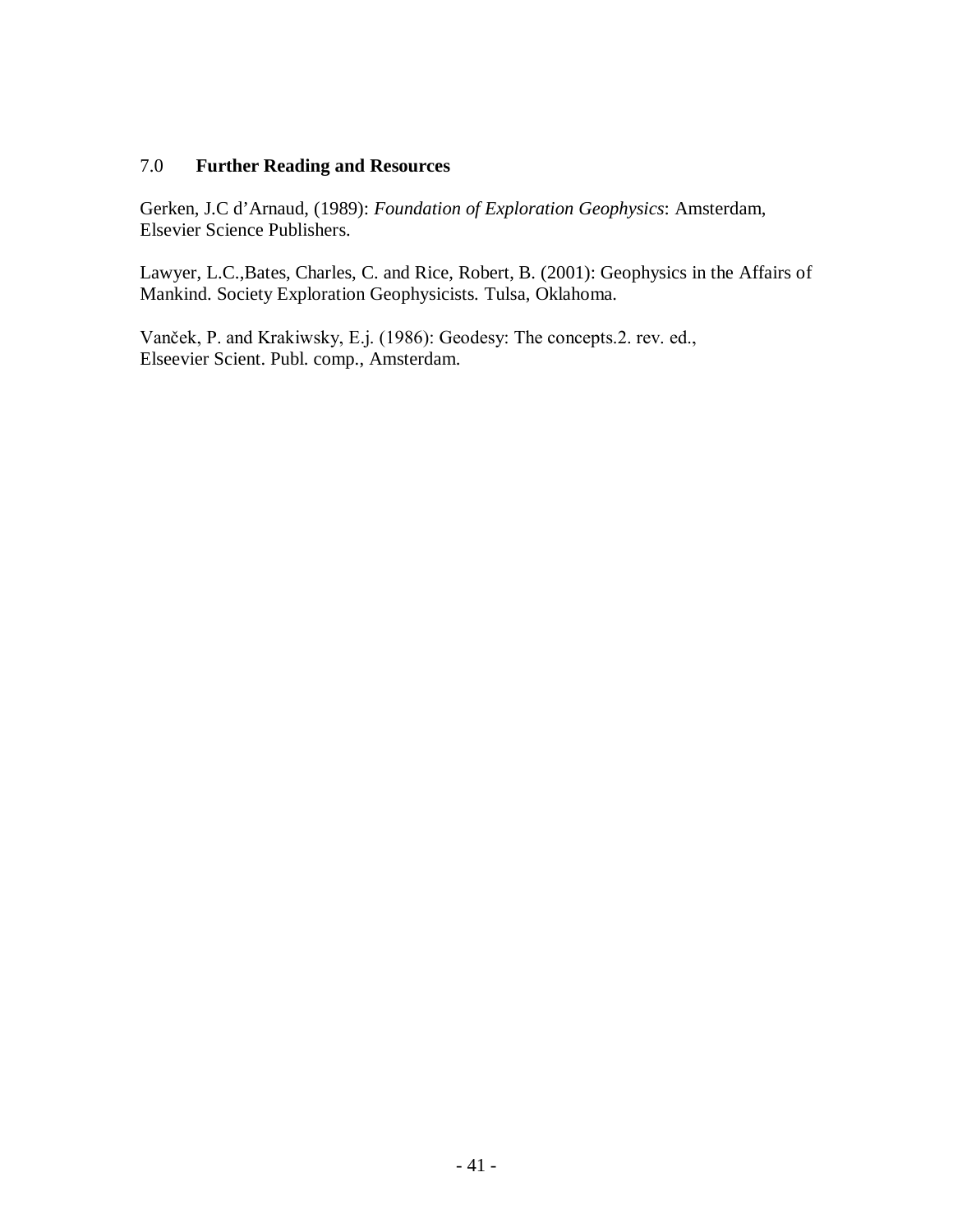# Module 1: **Earth: Internal Structure and Constitution, Densities: Rocks And Ores**

| Unit 4: | Variation of some physical properties within the solid earth                           |
|---------|----------------------------------------------------------------------------------------|
|         |                                                                                        |
| 3.0     |                                                                                        |
| 4.0     |                                                                                        |
| 3.1     |                                                                                        |
| 3.2     |                                                                                        |
| 3.3     | Variation of Acceleration due to gravity with depth----------------------------------4 |
| 3.4     |                                                                                        |
| 3.5     |                                                                                        |
| 4.0     |                                                                                        |
| 5.0     |                                                                                        |
| 6.0     |                                                                                        |
| 7.0     |                                                                                        |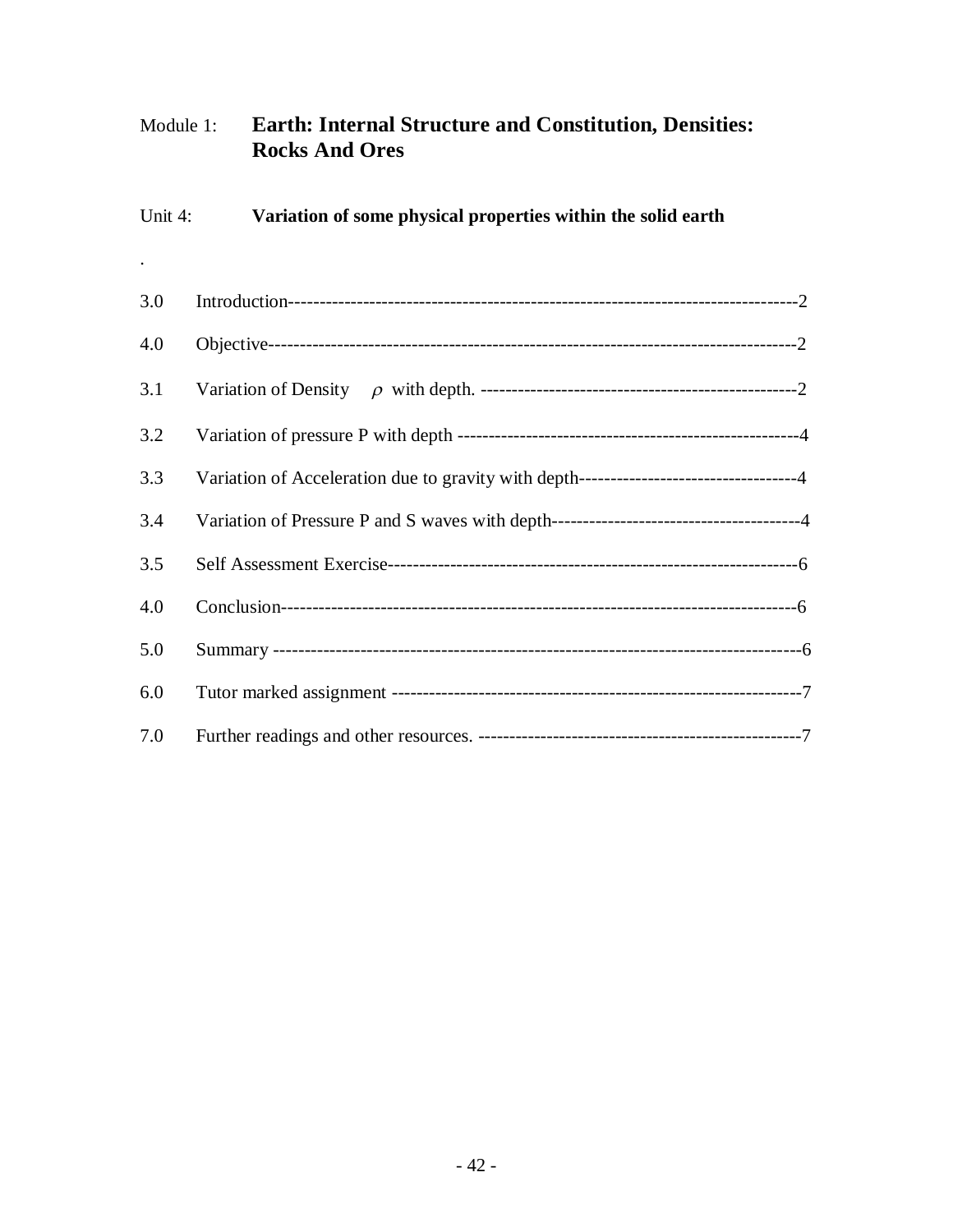### **1.0 Introduction**

Some parameters vary with depth (i.e. radius of earth).Measurement of these on the surface gives due to the structure of the underlying interior of the earth. The deals with variation of density pressure, gravitational field, Velocity and temperature with depth within the earth's rocks.

# **2.0 Objectives**

At the end of this unit you should be able to:

- (1) describe the trend of variation of pressure, density, gravitational field, and seismic velocity as well and with depth in the solid earth.
- (2) derive the mathematical relations for the variation of parameter itemised in (1)
- (3) Apply the mathematical formula to real life events

# 3.1 **Variation of Density**  $\rho$  with depth

Consider density dependent on pressure P and temperature T. That is

(*P*,*T*) (1)

Assuming that the stress in the earth's interior is equal to hydrostatic pressure  $(h\rho g)$ , then pressure gradient towards the centre of the earth.

 *g* (2) *dr dp* 

r is the radius of the earth. The negative sign implies pressure increase with decrease in radius. Consider a homogeneous layer in which the t temperature variation is adiabatic then.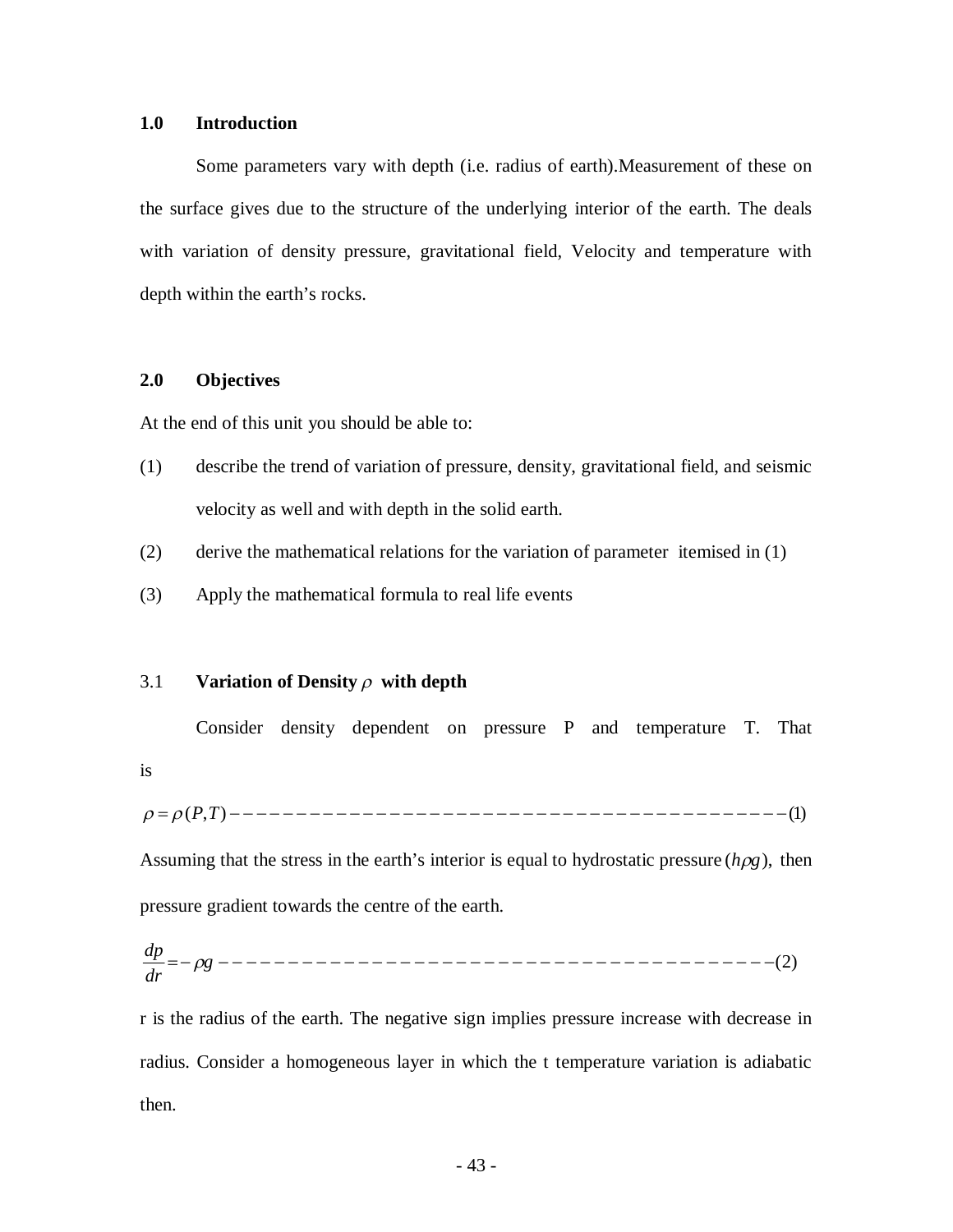$$
\frac{dp}{dv/v} = \frac{dp}{dp/p} = \kappa \text{ i.e}
$$
\n
$$
\frac{\kappa}{\rho} = \frac{dp}{dp/p} - \frac{1}{\rho} - \frac{1}{\rho} = \frac{1}{\rho} \int \frac{dp}{dp} - \frac{1}{\rho} = \frac{1}{\rho} \int \frac{dp}{dp} - \frac{1}{\rho} = \frac{1}{\rho} \int \frac{dp}{dp} - \frac{1}{\rho} = \frac{1}{\rho} \int \frac{dp}{dp} = \frac{1}{\rho} = \frac{-\rho g}{\rho} = \frac{1}{\rho} = \frac{-\rho g}{\rho} = \frac{1}{\rho^2} = \frac{GM}{\rho^2}, so
$$
\n
$$
\frac{d\rho}{dr} = \frac{GM}{\rho^2} = \frac{GM}{\rho^2} = \frac{1}{\rho^2} = \frac{GM}{\rho^2} = \frac{1}{\rho^2} = \frac{GM}{\rho^2} = \frac{1}{\rho^2} = \frac{GM}{\rho^2} = \frac{1}{\rho^2} = \frac{GM}{\rho^2} = \frac{1}{\rho^2} = \frac{1}{\rho^2} = \frac{1}{\rho^2} = \frac{1}{\rho^2} = \frac{1}{\rho^2} = \frac{1}{\rho^2} = \frac{1}{\rho^2} = \frac{1}{\rho^2} = \frac{1}{\rho^2} = \frac{1}{\rho^2} = \frac{1}{\rho^2} = \frac{1}{\rho^2} = \frac{1}{\rho^2} = \frac{1}{\rho^2} = \frac{1}{\rho^2} = \frac{1}{\rho^2} = \frac{1}{\rho^2} = \frac{1}{\rho^2} = \frac{1}{\rho^2} = \frac{1}{\rho^2} = \frac{1}{\rho^2} = \frac{1}{\rho^2} = \frac{1}{\rho^2} = \frac{1}{\rho^2} = \frac{1}{\rho^2} = \frac{1}{\rho^2} = \frac{1}{\rho^2} = \frac{1}{\rho^2} = \frac{1}{\rho^2} = \frac{1}{\rho^2} = \frac{1}{\rho^2} = \frac{1}{\rho^2} = \frac{1}{\rho^2} = \frac{1}{\rho^2} = \frac{1}{\rho^2} = \frac{1}{\rho^2} = \frac
$$

Equation (6) is applicable to region of uniform composition within the earth, which is, starting from mantle down. It shows uniform density increase (Fig.1) Where

 $\kappa$  = adiabatic incompressibility (i.e. bulk modulus)

 $M =$  Mass of the region of the earth with the earth less by the mass of the crust

 $r =$  radius of the earth's region with uniform composition

 $G =$  Gravitational constant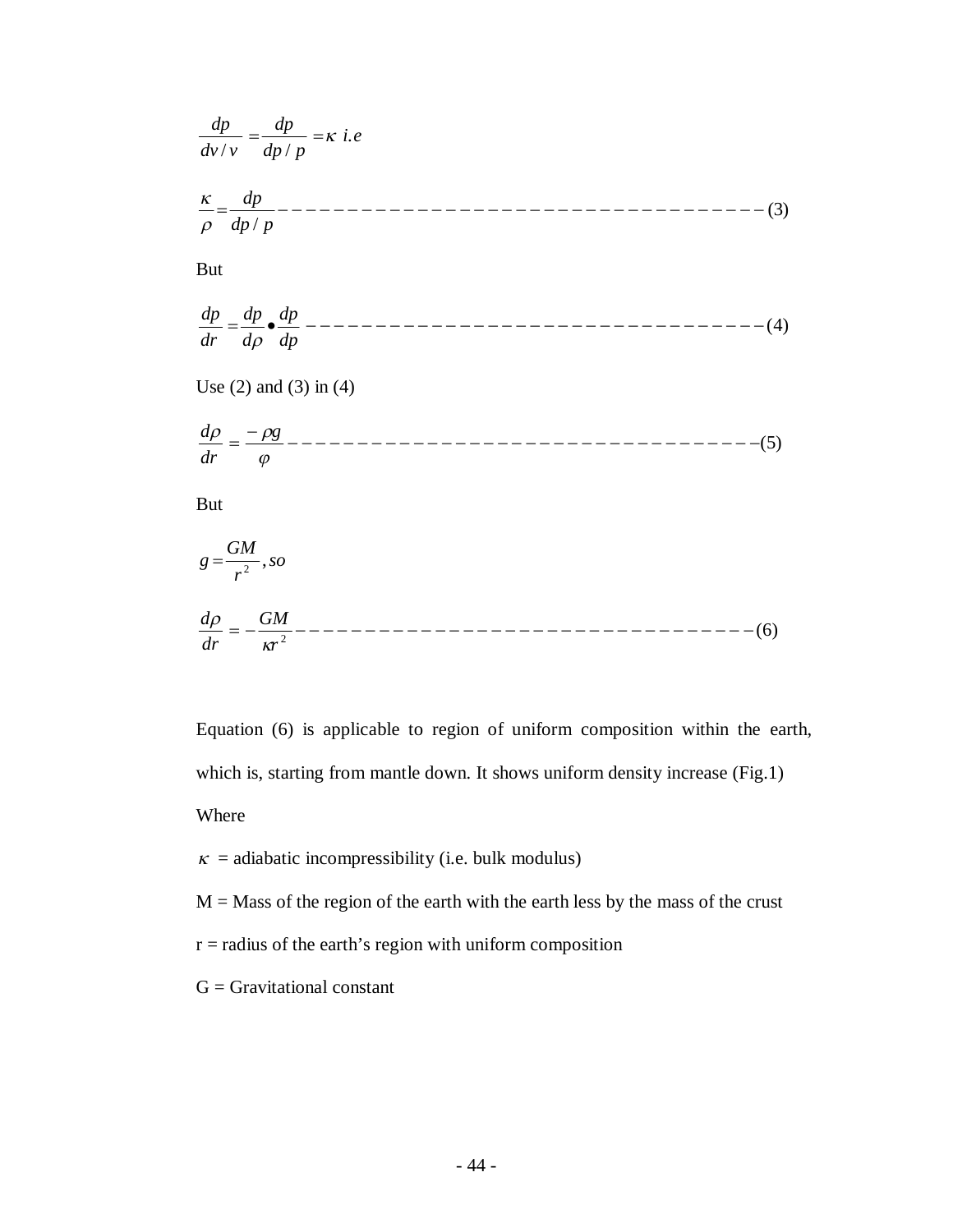#### 3.2 **Variation of Pressure P with Depth**

This has to do with the pressure distribution and variation of acceleration due to gravity.

Re (1) 2 *r Gm call that <sup>g</sup> and Prg* (2) So pressure gradient

(3) 2 *r Gmp dr dp*

Equation 3 shows that pressure decreases with depth, i.e. as r decreases (Fig.1) Also; it shows that pressure has direct relation with the density.

# 3.3 **Variation of Acceleration due to gravity with depth**

Recall that  $g = \frac{GM}{r^2}$ .  $g = \frac{GM}{r^2}$ . So, variation of g with depth can be calculated using the relation above. Its value does not differ by more than 1% from 990 km until a depth of 2400 km is reached where it decreases to zero (Fig.1)

# 3.4 **Variation of Pressure P and S waves with Depth**

In seismology P and S waves are used to study the interior of the solid earth. P-Wave is a longitudinal wave that can pass through liquid, solid and gas. S- Wave is a transverse wave that can travel vertically and horizontally and can not pass through fluids. P and S- waves are called body waves because they can pass through the earth's interior. They however possess different velocities while passing through an earth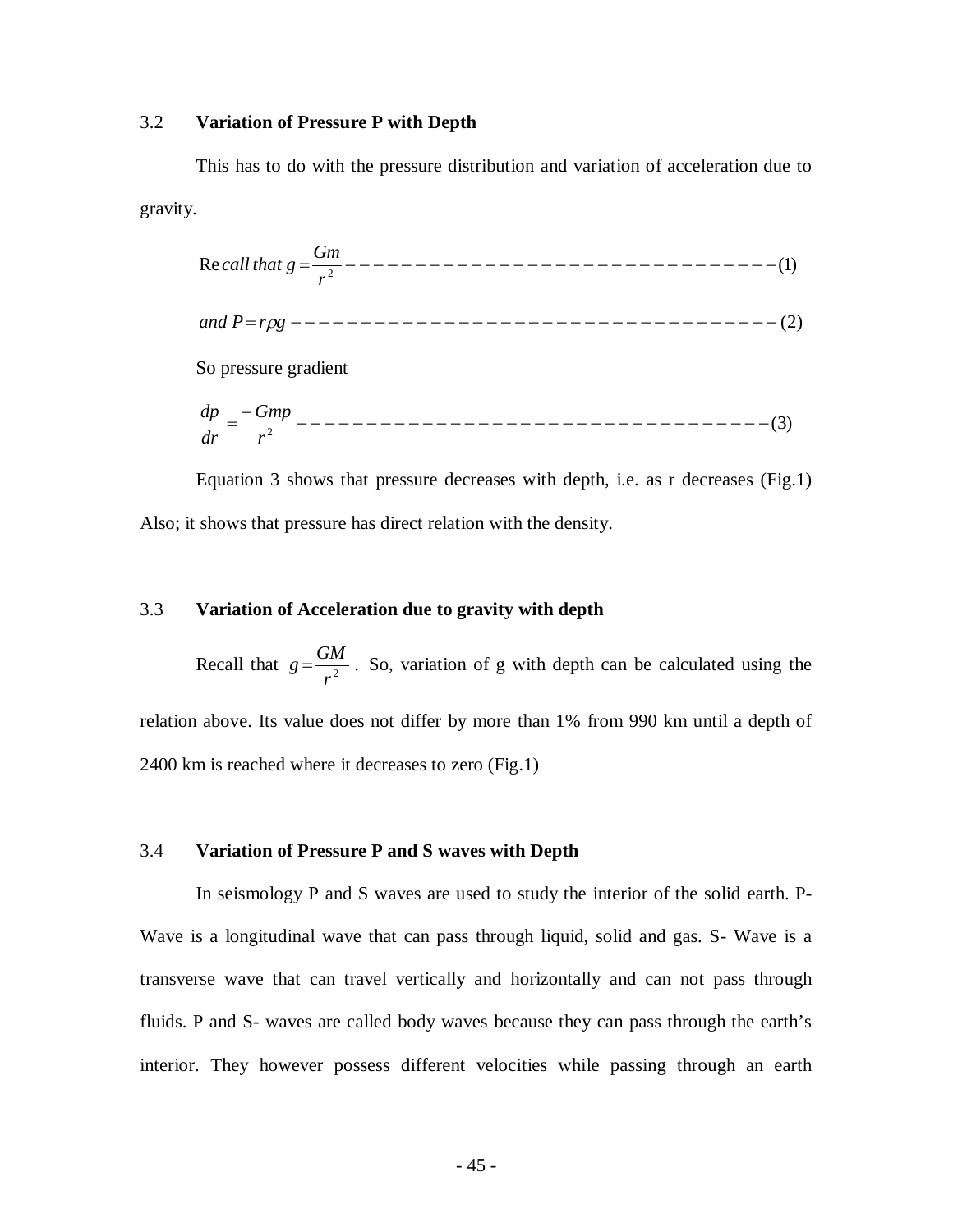material. usually P- wave is always faster than S- wave. Let  $\alpha$  and  $\beta$  be the P and S waves Velocities. It has been proved that:

(1) 3 2 Bulk modulus (2) 2 (3) 

Using 1, 2 and 3, we can show that

$$
\alpha = \sqrt{\frac{\kappa + \frac{4\mu}{3}}{\rho}}
$$

Also 
$$
\kappa = \alpha^2 \rho - \frac{4 \rho \beta^2}{3}
$$

Where  $\lambda$  and  $\mu$  are called Lamês consonants. The relations of  $\alpha$  and  $\beta$  with depth are shown in (Fig.1



Fig.1: Variation of  $\alpha$ ,  $\beta$ ,  $\rho$  and P with depth in the solid earth.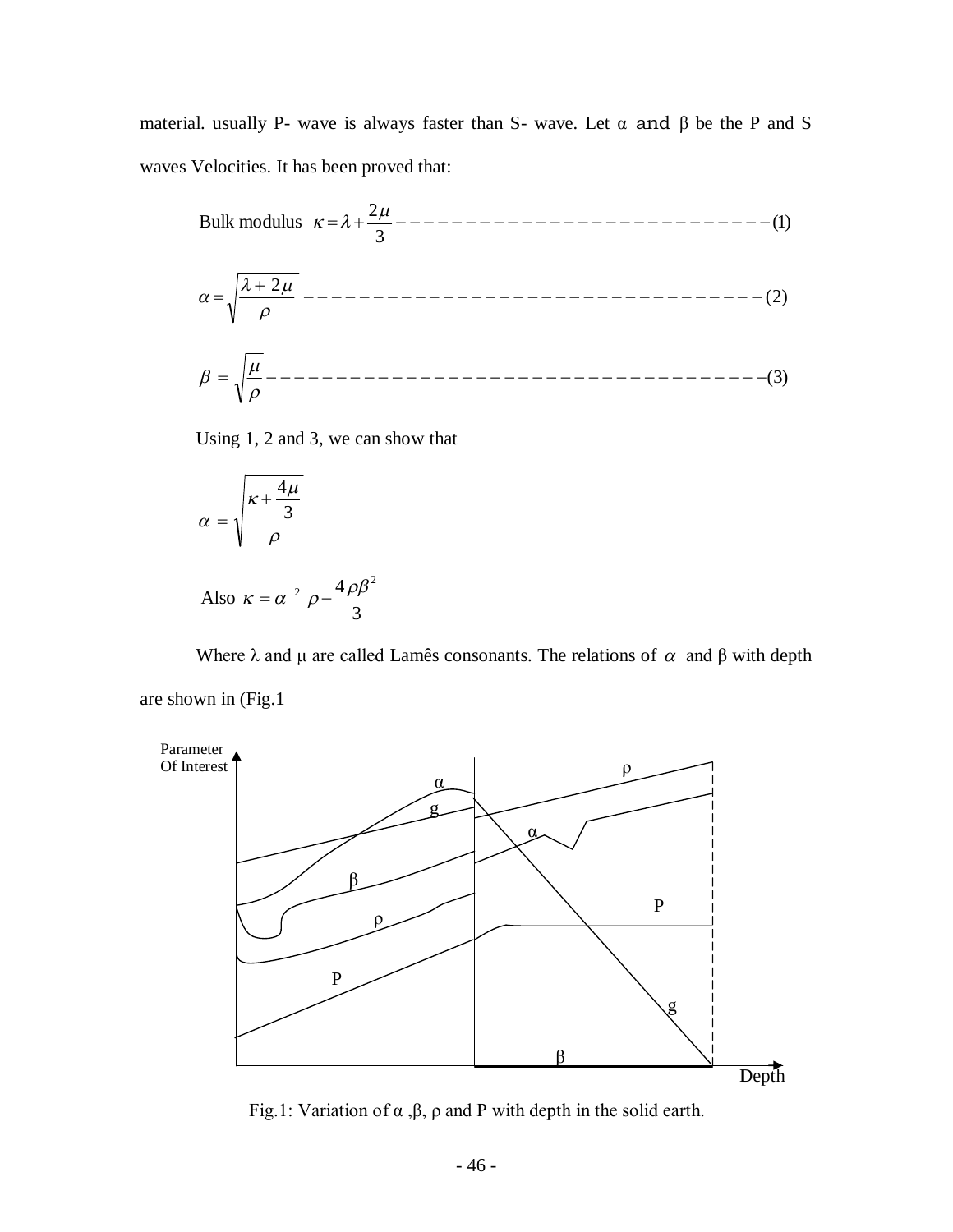### 3.5 **Self assessment Exercise**

- (1) State the mathematical relation for hydrostatic pressure.
- (2) What is the implication of the negative sign in the density gradient expression in equation (6)?
- (3) Sketch the variation of pressure and density with depth, state one similarity and difference each.

# 4.0 **Conclusion**

It has been established that density, pressure, and seismic velocities, vary differently with depth within the solid earth. The models developed are easily applicable to layer below the crust where there is some element of homogeneity than in the crust that is characterised by inhomogeneity.

### 5.0 **Summary**

At the end of this unit you have learnt that:

(i) density is directly proportional to depth,

as show in 
$$
\frac{d\rho}{dr} = -\frac{Gm}{r^2}
$$

(ii) Pressure is inversely proportional to depth,

as show in 
$$
\frac{dp}{dr} = -\frac{Gm\rho}{r^2}
$$

- (iii) Acceleration due to gravity increases with depth up to a point when it then decreases to zero
- (iii) Seismic waves vary differently with depth.